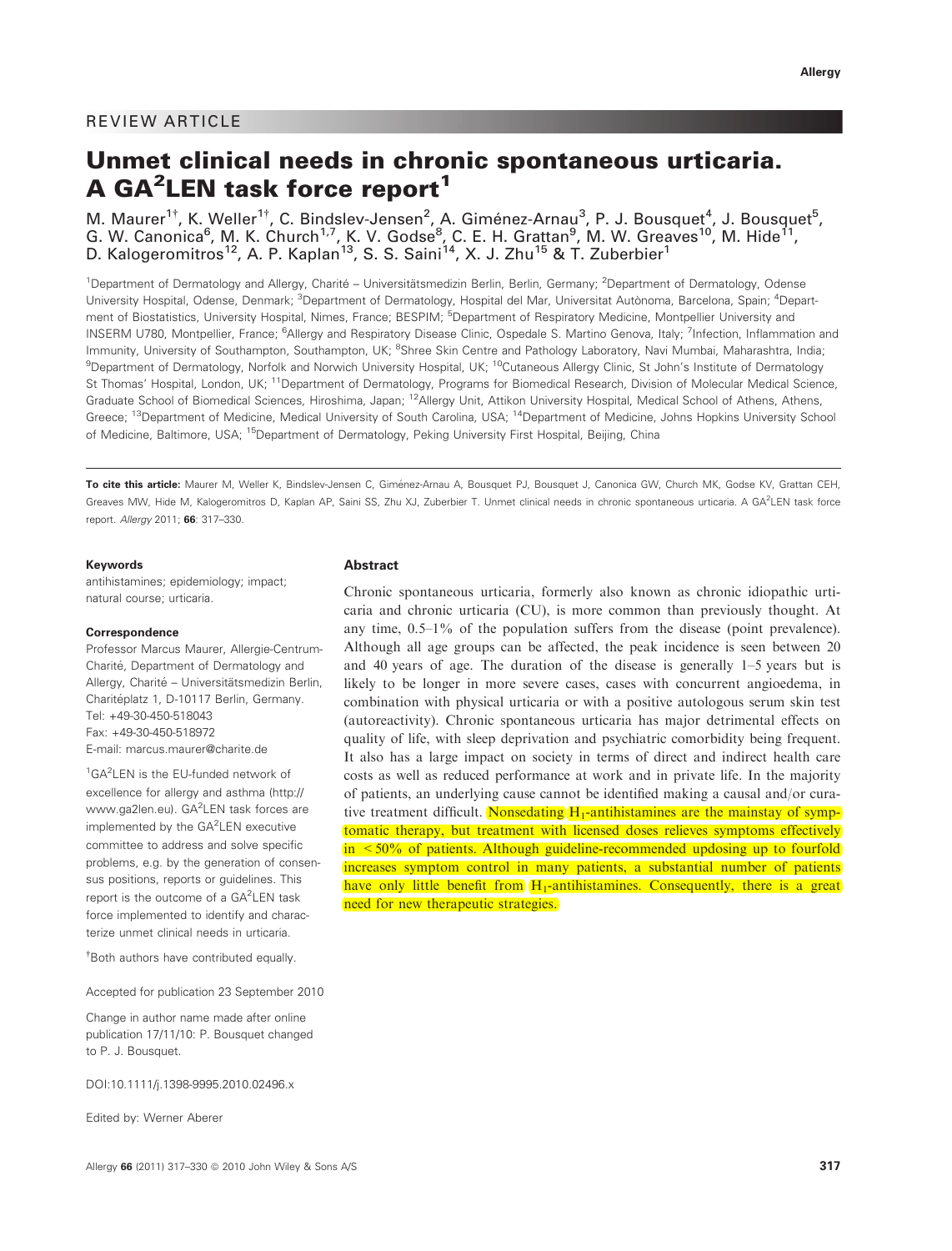Urticaria is one of the most frequent skin diseases. It is characterized by pruritic wheal and flare-type skin reactions with or without angioedema that usually persist for  $\leq 24$  h. In some patients, only angioedema is present. According to the current EAACI/GA2LEN/EDF/WAO guideline, urticaria can be classified into spontaneous urticaria, physical urticaria and other urticaria types (1). Spontaneous urticaria is further divided into acute and chronic spontaneous urticaria (disease duration for less and more than 6 weeks, respectively). The physical and other urticaria types share the attribute that symptoms are induced by different triggers, e.g. low temperatures, heat, pressure or exercise (2). In contrast, in spontaneous urticaria the lesions usually occur without an obvious stimulus. In the last consensus meeting for the current guidelines, the term 'spontaneous' was added to the previous term 'chronic urticaria', formerly also known as chronic idiopathic urticaria, CIU or CU, to emphasize that wheals develop spontaneously, i.e. independent of external stimuli.

Chronic spontaneous urticaria is by far the most common subtype of all forms of nonacute urticaria. It is characterized by the spontaneous occurrence of symptoms for more than 6 weeks. Usually, it is not easy to care for these patients. The frequent failure to identify a specific underlying cause, the unpredictable course of symptoms and a high disease burden lead to a frustration of patients and their treating physicians. The lack of efficacy of approved standard therapies in many patients is another major problem. After the development of the current guidelines, in this report we will focus on the current knowledge of prevalence, disease duration, impact of the disease on patients and society as well as the efficacy of the current standard therapies in chronic spontaneous urticaria. Finally, we will address the unmet clinical needs of patients with chronic spontaneous urticaria.

#### Prevalence of chronic spontaneous urticaria

Urticaria is widely held to be one of the most frequent diseases leading to a consultation of general practitioners, paediatricians, dermatologists, allergists and medical emergency facilities. Consequently, it is surprising that only a few good studies investigating the prevalence of urticaria have been published. Furthermore, most data relate to highly selected patient populations with only a few authors attempting to assess prevalence in the total population. The previous inconsistencies in the classification of urticaria during the past decades make it additionally difficult to evaluate and compare individual studies.

#### How common is chronic spontaneous urticaria?

The first data on the prevalence of urticaria were published over 60 years ago. American authors found that around every fifth person will experience at least one episode of any type of urticaria during their lifetime (3, 4). A recent study from Spain found similar numbers (5). However, there are also European studies that point towards a lower lifetime prevalence (prevalence during the whole lifetime until the investigation) of around 8–10% (6–8). For nonacute urticaria, less information is available. Four decades ago, Hellgren found a point prevalence (prevalence at the time of the investigation) of around 0.1% in the total population of Sweden (9), while more recently Gaig and co-workers reported a point prevalence of 0.6% in the Spanish population (5). The reason for the large variations between these figures is unclear. Possible explanations include differences in the methods employed as well as geographical and cultural characteristics. An increasing incidence of urticaria diseases during the past decades might also be discussed.

Chronic spontaneous urticaria as well as physical urticaria and other (inducible) urticaria that persist for more than 6 weeks can be grouped together as nonacute urticaria. At least to our knowledge, only one study examining the prevalence of chronic spontaneous urticaria with regard to the recommended classification has been published yet. This found a period prevalence of 0.8% in 1 year in Germany (8). Apart from this work, we do not have any direct information on the prevalence of chronic spontaneous urticaria in the general population. However, statistical analysis of patients presenting with nonacute urticaria suggests 66–93% have chronic spontaneous urticaria, 4–33% a physical urticaria and 1–7% cholinergic urticaria (10–15). A limitation of many studies is that they give no information about how they evaluate combinations, e.g. of chronic spontaneous urticaria and physical urticaria. In fact, a combination of chronic spontaneous urticaria and other urticaria types is not uncommon. A selection of important studies on the prevalence and distribution of urticaria is presented in Table 1.

Clinically, chronic spontaneous urticaria patients can be further divided into those with concomitant angioedema, those without angioedema and those with recurrent angioedema without wheals. In summary, the available data suggest that 33–67% of all patients with chronic spontaneous urticaria exhibit wheals and angioedema, whereas 29–65% exhibit only wheals and 1–13% only angioedema. A selection of important publications can be found in Table 2 (8, 11, 12, 14, 16–19).

Urticaria is more common than previously thought and may be increasing. Up to one in four in the total population suffers from urticaria once in their lifetime. At any single time, 0.5–1.0% of the population is suffering from chronic spontaneous urticaria

#### Who is affected by chronic spontaneous urticaria?

The majority of studies show clearly that women suffer from urticaria nearly twice as often as men do (5, 6, 8–13, 16, 17, 20–24). This is not only true for chronic spontaneous urticaria, but also for urticaria in general. Neither the criteria for selection, nor the observed country or time of the study, seems to alter these figures.

The peak age of chronic spontaneous urticaria patients is between 20 and 40 years in most studies (11, 12, 14, 16, 19, 20, 24). This means that patients are primarily affected during important years of their working age.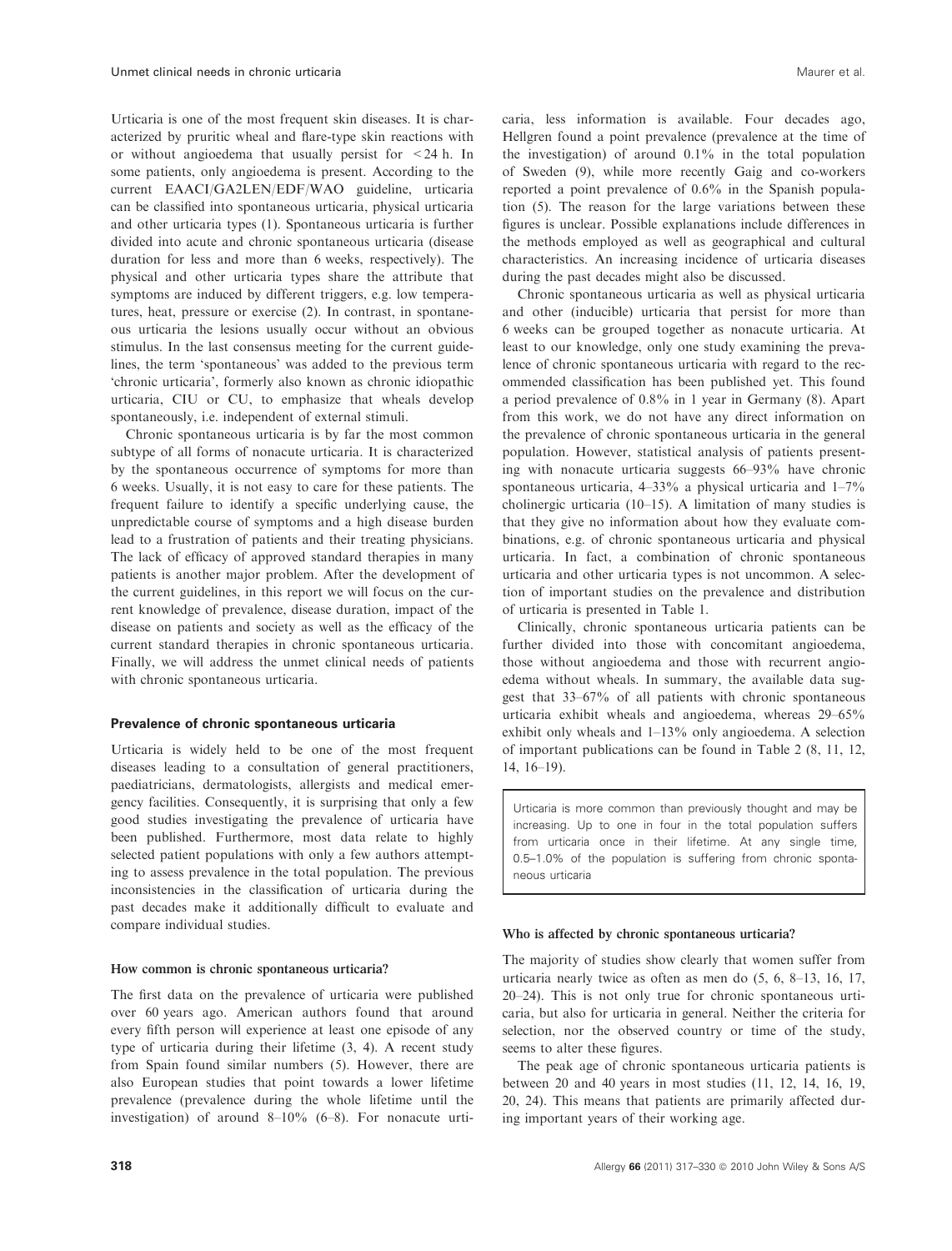| Table 1 (A) Prevalence and gender ratio of urticaria in the total population; (B) Distribution of different types of urticaria in selected patients                                                                                                                                                                                                                                                                                                                                                                                                                                                                                                                                                                                                                                                                                                                                                                                                                                                                                                                                                                                     |                  |                       |                                                                            |                                                                                                                            |                                                                                    |                                         |                                                                                                                                                                                                                                                                                                                                                                                                                                                                |                                         |                                                                          |                                          |
|-----------------------------------------------------------------------------------------------------------------------------------------------------------------------------------------------------------------------------------------------------------------------------------------------------------------------------------------------------------------------------------------------------------------------------------------------------------------------------------------------------------------------------------------------------------------------------------------------------------------------------------------------------------------------------------------------------------------------------------------------------------------------------------------------------------------------------------------------------------------------------------------------------------------------------------------------------------------------------------------------------------------------------------------------------------------------------------------------------------------------------------------|------------------|-----------------------|----------------------------------------------------------------------------|----------------------------------------------------------------------------------------------------------------------------|------------------------------------------------------------------------------------|-----------------------------------------|----------------------------------------------------------------------------------------------------------------------------------------------------------------------------------------------------------------------------------------------------------------------------------------------------------------------------------------------------------------------------------------------------------------------------------------------------------------|-----------------------------------------|--------------------------------------------------------------------------|------------------------------------------|
|                                                                                                                                                                                                                                                                                                                                                                                                                                                                                                                                                                                                                                                                                                                                                                                                                                                                                                                                                                                                                                                                                                                                         |                  |                       | icaria*<br>j                                                               |                                                                                                                            |                                                                                    |                                         | Nonacute urticaria†                                                                                                                                                                                                                                                                                                                                                                                                                                            |                                         |                                                                          |                                          |
| Study                                                                                                                                                                                                                                                                                                                                                                                                                                                                                                                                                                                                                                                                                                                                                                                                                                                                                                                                                                                                                                                                                                                                   | Country          | Number of<br>subjects | prevalence (%) <sup>t</sup><br>Lifetime                                    | prevalence (%)§<br>Point                                                                                                   | (f: m in %)<br>Sex ratio                                                           | Mean age<br>(in years)                  | prevalence (%);<br>Lifetime                                                                                                                                                                                                                                                                                                                                                                                                                                    | prevalence (%)§<br>Point                | $\%$<br>Sex ratio<br>(f: m in                                            | Mean age<br>(in years)                   |
| $\mathfrak{S}$                                                                                                                                                                                                                                                                                                                                                                                                                                                                                                                                                                                                                                                                                                                                                                                                                                                                                                                                                                                                                                                                                                                          |                  | 1000                  |                                                                            |                                                                                                                            |                                                                                    |                                         |                                                                                                                                                                                                                                                                                                                                                                                                                                                                |                                         |                                                                          |                                          |
| Sheldon et al. (1954)**<br>Swinny (1941)                                                                                                                                                                                                                                                                                                                                                                                                                                                                                                                                                                                                                                                                                                                                                                                                                                                                                                                                                                                                                                                                                                | USA<br>USA       | 1424                  | 22.3                                                                       | $\frac{\alpha}{2}$<br>$\frac{\pi}{2}$                                                                                      | $\frac{\mathsf{p}}{\mathsf{p}}$<br>$\stackrel{\scriptscriptstyle{\text{E}}}{\geq}$ | $\frac{\alpha}{2}$<br>$\widetilde{\Xi}$ | $\frac{\alpha}{2}$<br>$\widetilde{\Xi}$                                                                                                                                                                                                                                                                                                                                                                                                                        | $\frac{\alpha}{2}$<br>$\frac{\pi}{2}$   | $\frac{\alpha}{2}$<br>$\stackrel{\scriptscriptstyle{\text{pc}}}{\geq}$   | $\widetilde{\Xi}$<br>$\widetilde{\Xi}$   |
|                                                                                                                                                                                                                                                                                                                                                                                                                                                                                                                                                                                                                                                                                                                                                                                                                                                                                                                                                                                                                                                                                                                                         |                  |                       |                                                                            |                                                                                                                            |                                                                                    |                                         |                                                                                                                                                                                                                                                                                                                                                                                                                                                                |                                         |                                                                          |                                          |
| Bakke et al. (1990)<br>Hellgren (1972)                                                                                                                                                                                                                                                                                                                                                                                                                                                                                                                                                                                                                                                                                                                                                                                                                                                                                                                                                                                                                                                                                                  | Sweden           | 36475<br>4992         | $\stackrel{\scriptscriptstyle{\text{nc}}}{\scriptscriptstyle{\text{Z}}}\,$ | $\overline{O}$ 1<br>$\widetilde{\Xi}$                                                                                      | 61:39<br>4<br>$-56$                                                                | 44 (m), 35 (f) ††                       | $\frac{\mathbb{E}}{\mathbb{E}}$<br>$\frac{\mathsf{p}}{\mathsf{p}}$                                                                                                                                                                                                                                                                                                                                                                                             | $\overline{\text{o}}$                   | $\stackrel{\scriptscriptstyle{\text{CE}}}{\scriptscriptstyle{\text{Z}}}$ | $\frac{\alpha}{2}$<br>$\frac{\alpha}{2}$ |
|                                                                                                                                                                                                                                                                                                                                                                                                                                                                                                                                                                                                                                                                                                                                                                                                                                                                                                                                                                                                                                                                                                                                         | Norway           |                       |                                                                            | $\frac{\alpha}{2}$                                                                                                         |                                                                                    | $\ddot{+}$                              | $\widetilde{\Xi}$                                                                                                                                                                                                                                                                                                                                                                                                                                              | $\widetilde{\Xi}$<br>$\frac{\alpha}{2}$ | $\frac{\alpha}{2}$                                                       | $rac{\pi}{2}$                            |
| Hermann-Kunz (1999)<br>Gaig et al. (2004)                                                                                                                                                                                                                                                                                                                                                                                                                                                                                                                                                                                                                                                                                                                                                                                                                                                                                                                                                                                                                                                                                               | Germany<br>Spain | 7099<br>5003          | $0.0$<br>$7.0$<br>$7.0$                                                    | $\frac{\alpha}{2}$                                                                                                         | $\overline{3}$<br>69:31<br>63:                                                     | 30-35§§<br>$\stackrel{++}{++}$          | 2.9                                                                                                                                                                                                                                                                                                                                                                                                                                                            | 0.6                                     | 80 : 20                                                                  | $rac{\pi}{2}$                            |
| Zuberbier et al. (2010)                                                                                                                                                                                                                                                                                                                                                                                                                                                                                                                                                                                                                                                                                                                                                                                                                                                                                                                                                                                                                                                                                                                 | Germany          | 4093                  | $\frac{8}{8}$                                                              | $rac{\infty}{2}$                                                                                                           | $\frac{1}{2}$                                                                      | 39                                      | $\frac{8}{10}$                                                                                                                                                                                                                                                                                                                                                                                                                                                 | 0.8                                     | 70:30                                                                    | $\frac{3}{4}$                            |
|                                                                                                                                                                                                                                                                                                                                                                                                                                                                                                                                                                                                                                                                                                                                                                                                                                                                                                                                                                                                                                                                                                                                         |                  |                       |                                                                            | Number of                                                                                                                  |                                                                                    | Chronic spontaneous                     |                                                                                                                                                                                                                                                                                                                                                                                                                                                                | Physical                                |                                                                          | Cholinergic                              |
| Study                                                                                                                                                                                                                                                                                                                                                                                                                                                                                                                                                                                                                                                                                                                                                                                                                                                                                                                                                                                                                                                                                                                                   |                  | Country               |                                                                            | patients                                                                                                                   |                                                                                    | urticaria (%)                           |                                                                                                                                                                                                                                                                                                                                                                                                                                                                | urticaria (%)***                        |                                                                          | urticaria (%)***                         |
| 画                                                                                                                                                                                                                                                                                                                                                                                                                                                                                                                                                                                                                                                                                                                                                                                                                                                                                                                                                                                                                                                                                                                                       |                  |                       |                                                                            |                                                                                                                            |                                                                                    |                                         |                                                                                                                                                                                                                                                                                                                                                                                                                                                                |                                         |                                                                          |                                          |
| Small et al. (1982)                                                                                                                                                                                                                                                                                                                                                                                                                                                                                                                                                                                                                                                                                                                                                                                                                                                                                                                                                                                                                                                                                                                     |                  | Canada                |                                                                            | 231                                                                                                                        | SS                                                                                 |                                         |                                                                                                                                                                                                                                                                                                                                                                                                                                                                | $\circ$                                 | $\overline{\phantom{0}}$                                                 |                                          |
| Sibbald et al. (1991)                                                                                                                                                                                                                                                                                                                                                                                                                                                                                                                                                                                                                                                                                                                                                                                                                                                                                                                                                                                                                                                                                                                   |                  | Canada                |                                                                            | 251                                                                                                                        | 69                                                                                 |                                         |                                                                                                                                                                                                                                                                                                                                                                                                                                                                |                                         |                                                                          |                                          |
| Barlow et al. (1993)                                                                                                                                                                                                                                                                                                                                                                                                                                                                                                                                                                                                                                                                                                                                                                                                                                                                                                                                                                                                                                                                                                                    |                  | $\leq$                |                                                                            | 135                                                                                                                        | $\mathfrak{S}$                                                                     |                                         | $\begin{array}{l} \mathbb{Z} \\ \mathbb{Z} \\ \mathbb{Z} \\ \mathbb{Z} \\ \mathbb{Z} \\ \mathbb{Z} \\ \mathbb{Z} \\ \mathbb{Z} \\ \mathbb{Z} \\ \mathbb{Z} \\ \mathbb{Z} \\ \mathbb{Z} \\ \mathbb{Z} \\ \mathbb{Z} \\ \mathbb{Z} \\ \mathbb{Z} \\ \mathbb{Z} \\ \mathbb{Z} \\ \mathbb{Z} \\ \mathbb{Z} \\ \mathbb{Z} \\ \mathbb{Z} \\ \mathbb{Z} \\ \mathbb{Z} \\ \mathbb{Z} \\ \mathbb{Z} \\ \mathbb{Z} \\ \mathbb{Z} \\ \mathbb{Z} \\ \mathbb{Z} \\ \mathbb$ |                                         | $4 w 0 \underline{\alpha} = 5 w - 5$                                     |                                          |
| Humphreys and Hunter (1998)                                                                                                                                                                                                                                                                                                                                                                                                                                                                                                                                                                                                                                                                                                                                                                                                                                                                                                                                                                                                                                                                                                             |                  | $\leq$                |                                                                            | 229                                                                                                                        |                                                                                    |                                         |                                                                                                                                                                                                                                                                                                                                                                                                                                                                |                                         |                                                                          |                                          |
| Schnyder et al. (1999)                                                                                                                                                                                                                                                                                                                                                                                                                                                                                                                                                                                                                                                                                                                                                                                                                                                                                                                                                                                                                                                                                                                  |                  |                       | Switzerland                                                                | 115                                                                                                                        |                                                                                    |                                         |                                                                                                                                                                                                                                                                                                                                                                                                                                                                |                                         |                                                                          |                                          |
| Kozel et al. (2001)                                                                                                                                                                                                                                                                                                                                                                                                                                                                                                                                                                                                                                                                                                                                                                                                                                                                                                                                                                                                                                                                                                                     |                  |                       | Netherlands                                                                | 220                                                                                                                        | 78857                                                                              |                                         |                                                                                                                                                                                                                                                                                                                                                                                                                                                                |                                         |                                                                          |                                          |
| Van der Valk et al. (2002)                                                                                                                                                                                                                                                                                                                                                                                                                                                                                                                                                                                                                                                                                                                                                                                                                                                                                                                                                                                                                                                                                                              |                  |                       | Netherlands                                                                | 372                                                                                                                        |                                                                                    |                                         |                                                                                                                                                                                                                                                                                                                                                                                                                                                                |                                         |                                                                          |                                          |
| Giménez-Amau et al. (2004)                                                                                                                                                                                                                                                                                                                                                                                                                                                                                                                                                                                                                                                                                                                                                                                                                                                                                                                                                                                                                                                                                                              |                  | Spain                 |                                                                            | 235                                                                                                                        |                                                                                    |                                         |                                                                                                                                                                                                                                                                                                                                                                                                                                                                |                                         |                                                                          |                                          |
| Kulthanan et al. (2007)                                                                                                                                                                                                                                                                                                                                                                                                                                                                                                                                                                                                                                                                                                                                                                                                                                                                                                                                                                                                                                                                                                                 |                  |                       | Thailand                                                                   | 450                                                                                                                        | 90                                                                                 |                                         | $\circ$                                                                                                                                                                                                                                                                                                                                                                                                                                                        |                                         |                                                                          |                                          |
| Ferrer (2009)                                                                                                                                                                                                                                                                                                                                                                                                                                                                                                                                                                                                                                                                                                                                                                                                                                                                                                                                                                                                                                                                                                                           |                  | Spain                 |                                                                            | 539                                                                                                                        | 54                                                                                 |                                         | $\overline{4}$                                                                                                                                                                                                                                                                                                                                                                                                                                                 |                                         |                                                                          |                                          |
| ***Percentages for physical urticaria and cholinergic urticaria represent percentages of patients with physical urticaria or cholinergic urticaria without additional chronic spontaneous<br>urticaria. Patients with combinations of chronic spontaneous urticaria and physical urticaria or cholinergic urticaria were counted as chronic spontaneous urticaria patients<br>AAuthors do not clearly distinguish between chronic spontaneous urticaria and other forms of nonacute urticaria, except the work of Zuberbier et<br>#Lifetime prevalence is defined as prevalence during the whole lifetime until the investigation<br>thAuthors report median instead of mean and distinguish between male and female patients<br>sPoint prevalence is defined as prevalence at the time of the investigation<br>##Authors report prevalence for different age spans but<br>§§Author reports mean age of urticaria onset separated<br>MAuthors report a period prevalence for active chronic<br>**Sheldon et al. examined non-patients.<br>¶Swinny examined college students.<br>*Comprises all types of urticaria.<br>NR, not reported. |                  |                       |                                                                            | spontaneous urticaria within the past 12 months.<br>by different regions and by gender<br>give no information on mean age. |                                                                                    |                                         |                                                                                                                                                                                                                                                                                                                                                                                                                                                                | ᅙ                                       |                                                                          |                                          |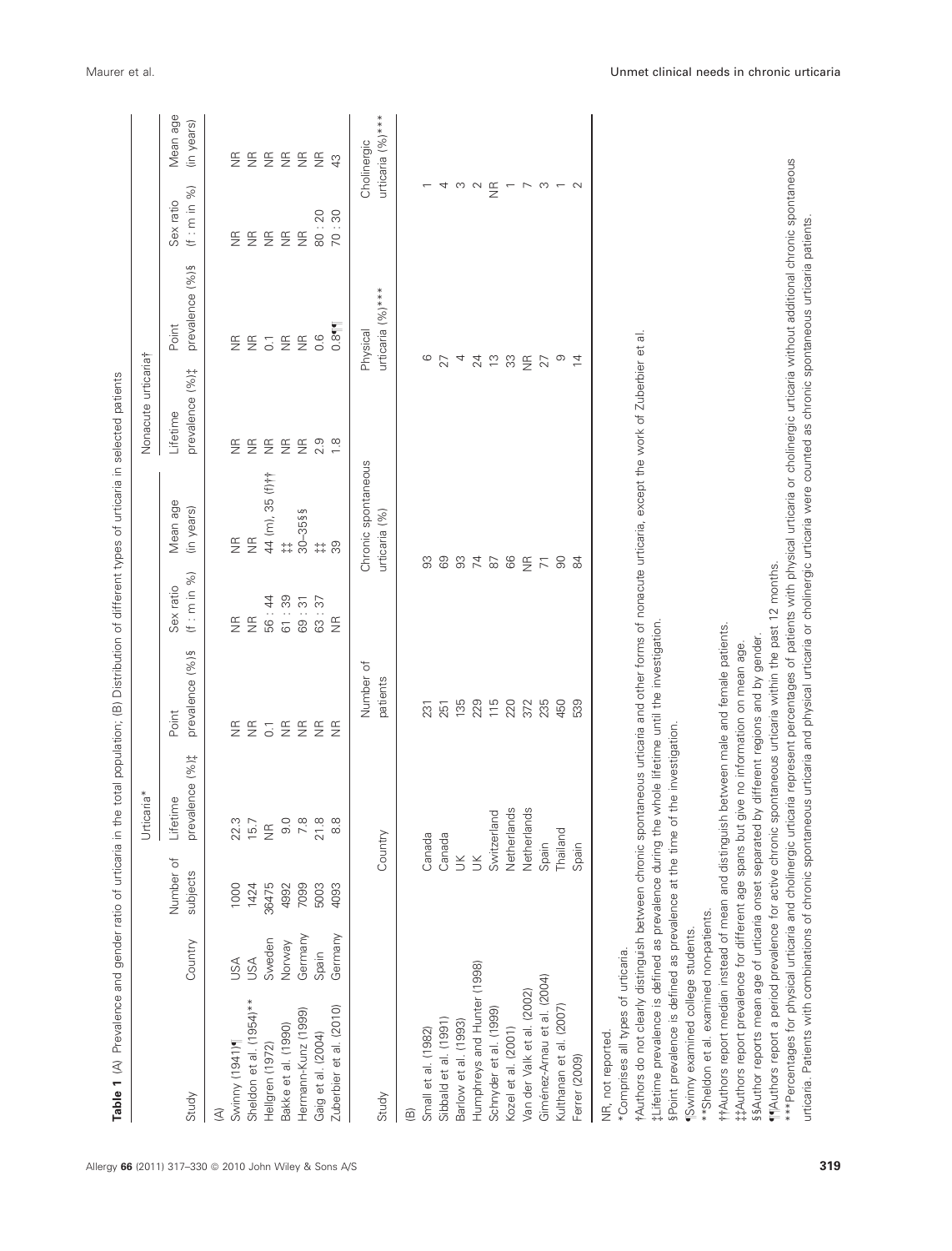|  |  |  | Table 2 Frequency of angioedema in selected patients with chronic spontaneous urticaria |  |
|--|--|--|-----------------------------------------------------------------------------------------|--|
|--|--|--|-----------------------------------------------------------------------------------------|--|

| Study                                | Country            | n    | Wheals and<br>angioedema (%) | Only<br>wheals (%) | Only<br>angioedema (%) |
|--------------------------------------|--------------------|------|------------------------------|--------------------|------------------------|
| Champion et al. (1969)*              | UK                 | 554  | 49                           | 40                 |                        |
| Juhlin (1981)                        | Sweden             | 330  | 67                           | 29                 |                        |
| Quaranta et al. (1989)               | USA                | 86   | 53                           | 36                 |                        |
| Sibbald et al. (1991)†               | Canada             | 254  | 45                           | 51                 | 4                      |
| Kozel et al. (2001)†                 | <b>Netherlands</b> | 220  | 54                           | 33                 | 13                     |
| Toubi et al. (2004)                  | <b>Israel</b>      | 139  | 40                           | <b>NR</b>          | <b>NR</b>              |
| Kulthanan et al. (2007)†             | Thailand           | 450  | 34                           | 65                 |                        |
| Zuberbier et al. (2010) <sup>†</sup> | Germany            | 4093 | 33                           | 61                 | 6                      |

n, number of patients/subjects; NR, not reported.

\*Authors examined patients with all types of urticaria.

-Authors do not distinguish between chronic spontaneous urticaria and other forms of nonacute urticaria.

Authors examined the total population.

Many diseases show a prevalence pattern that is dependent on socioeconomic status, education, ethnic background or place of residence. For urticaria, only few data are available on this issue. A German study showed that people with a high socioeconomic status and those who live in larger cities are more likely to suffer from urticaria (7). However, the deviations were not very big, and it remains unclear whether the results reflect true variations in prevalence or just differences in disease awareness. Other studies failed to show a difference in urticaria prevalence with regard to education, occupation, income, place of residence and ethnic background (5, 6, 8, 25).

All age groups can develop a chronic spontaneous urticaria. However, an incidence peak is seen between 20 and 40 years, i.e. the working population is primarily affected

#### Duration of chronic spontaneous urticaria

Every physician dealing with urticaria patients is familiar with the fact that the natural course of different subtypes of urticaria varies remarkably. Although the discrimination between acute and chronic spontaneous urticaria is important for what diagnostic and therapeutic approach might be chosen, it is also strongly artificial. No one really knows which patient with acute urticaria will become chronic and how often this happens. Furthermore, little is known about the proportion of patients who will experience a relapse of their disease after remission. One of the few studies investigating the duration of urticaria in the total population was published by Gaig and co-workers. They demonstrated that 50% of patients with nonacute urticaria were symptom free after a period of 3 months and 80% after 12 months. However, they were also able to show that 11% still suffered after 5 years (5). Beyond that, various other authors have examined this issue in selected patient populations. The results vary greatly. One major reason is probably differences in patient selection. However, in summary, the data clearly show that many patients suffer for more than 1 year, while a considerable proportion suffers for much longer (10–13, 17, 18, 26). In single patients, an overall disease duration of up to 50 years was documented (26). Table 3 shows a selection of published studies.

|  |  |  | Table 3 Duration of chronic spontaneous urticaria in selected patients |  |  |  |  |
|--|--|--|------------------------------------------------------------------------|--|--|--|--|
|--|--|--|------------------------------------------------------------------------|--|--|--|--|

| Study                        | Country            | n    | Cleared after<br>1 year $(\%)$ | Long-term course              |
|------------------------------|--------------------|------|--------------------------------|-------------------------------|
|                              |                    |      |                                |                               |
| Juhlin (1981)                | Sweden             | 330  | 20                             | 15% suffer more than 8 years  |
| Humphreys and Hunter (1998)† | UK                 | 365  | <b>NR</b>                      | 4% suffer more than 15 years  |
| Kozel et al. (2001)          | Netherlands        | 220  | 47                             | ΝR                            |
| Van der Valk et al. (2002)   | <b>Netherlands</b> | 372  | <b>NR</b>                      | 51% suffer more than 10 years |
| Toubi et al. (2004)          | <b>Israel</b>      | 139  | 25                             | 14% suffer more than 5 years  |
| Gaig et al. (2004)*†         | Spain              | 5003 | 80                             | 11% suffer more than 5 years  |
| Kulthanan et al. (2007)      | Thailand           | 337  | 35                             | <b>NR</b>                     |

n, number of patients/subjects; NR, not reported.

\*Authors examined the total population

-Authors do not distinguish between chronic spontaneous urticaria and other forms of nonacute urticaria.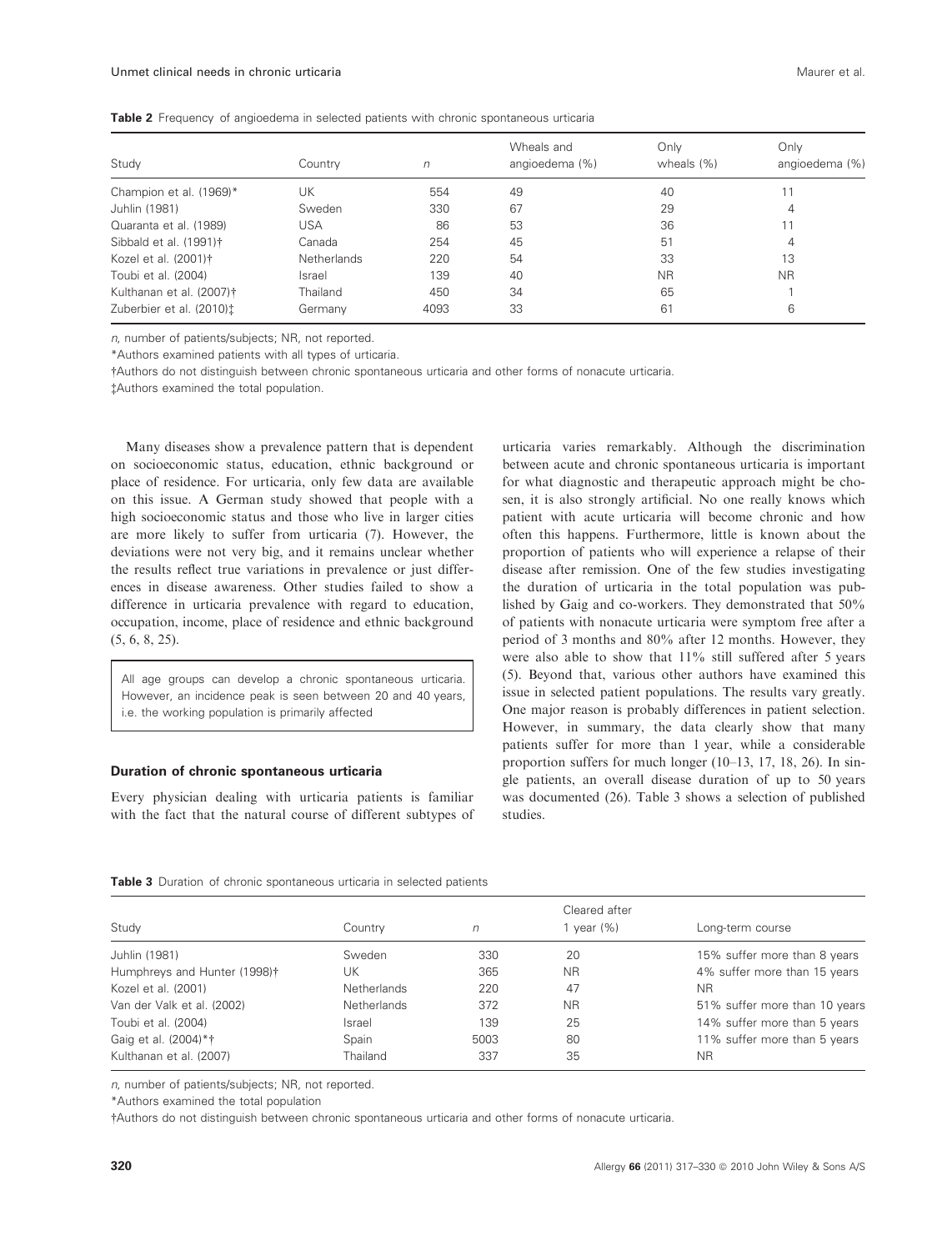Studies, albeit from specialized centres, indicate that most patients suffer from chronic spontaneous urticaria for more than one year. A considerable number of patients even seem to be affected for longer than 5 years

#### Prognostic factors of chronic spontaneous urticaria

Because chronic spontaneous urticaria is a disease of long duration, it would be helpful to know prognostic factors that make it possible to predict the course of disease. Although the results of existing studies are inconsistent, there are four factors that seem to be associated with a long duration of urticaria: (i) disease severity, (ii) angioedema, (iii) combination of chronic spontaneous urticaria with physical urticaria and (iv) autoreactivity (positivity in the autologous serum skin test (ASST)). Some physicians believe symptomatic therapy of patients may shorten the course of the disease. However, we are not aware of any published evidence to support this.

#### Disease severity

The few studies that have correlated disease severity with the natural course of chronic spontaneous urticaria agree that mild symptoms go along with a shorter duration of disease (10, 18). While all patients with mild disease were symptom free after 2 years, almost 60% of those with moderate to severe disease still had symptoms (18). In addition, more than 30% of patients with moderate to severe symptoms also seemed to still suffer after 5 years (18).

#### Angioedema

Angioedema in chronic spontaneous urticaria patients can occur as an isolated symptom or in combination with recurrent wheals. In addition, many patients with chronic spontaneous urticaria suffer from wheals without angioedema. Interestingly, the prognosis seems to be different in these three groups. More patients with wheals and angioedema still suffer after 1 year when compared to patients who exhibit only wheals (64–70% vs 43–48%) (18, 19). In addition, the prognosis for the duration of symptoms seems to be even worse in patients who only develop angioedema (10, 11). For example, Kozel et al. (11) demonstrated that 80% of patients with angioedema without recurrent wheals were still affected after 12 months. In general, most studies found that around 30–50% of chronic spontaneous urticaria patients suffer from angioedema with or without wheals (8, 11, 12, 14, 18). Lower figures (20%) in Japan might point towards cultural and/or ethnic differences (27). Although the current guidelines (1) state that chronic spontaneous urticaria in some patients is characterized by angioedema without wheals, some observations indicate that angioedema alone may be another disease. Future studies will have to address this question.

## Autoreactivity

It has been demonstrated that around one-third of patients with chronic spontaneous urticaria shows a positive response against their own serum in the ASST (12, 18, 22–24, 28) and that in some of these patients, it is possible to identify autoantibodies against the high-affinity IgE-receptor (FceR1) or IgE. These functional autoantibodies can be detected by the basophil histamine release assay. While a positive ASST has only moderate specificity as a marker for these functional autoantibodies, a negative ASST has a high negative predictive value (29). In general, a positive ASST provides evidence for a circulating factor or factors that may be relevant to the understanding of the pathogenesis and management of the disease (29). All patients with a positive ASST can be subsumed to suffer from autoreactivity or autoreactive chronic spontaneous urticaria. Interestingly, most studies investigating the disease severity found that ASST-positive patients were more severely affected than ASST-negative subjects (12, 21, 23, 28), while some (12, 30), but not others (22) have associated ASST-positivity with a longer duration of disease. In addition, Staubach et al. found that ASST-positive patients require significantly more antihistaminic medication when compared to ASST-negative patients when instructed to only use short-acting antihistamines in cases of severe bouts of wheal and flare-type skin reactions (30).

## Combination with physical urticaria

Reports of the prevalence of chronic spontaneous urticaria occurring in combination with physical urticaria, most commonly symptomatic dermographism/dermographic urticaria and delayed pressure urticaria, vary from 10% to 50% (11–14, 27). Interestingly, the overall disease duration of physical urticaria has been found to be longer than that of chronic spontaneous urticaria (10, 11). For example, cold contact urticaria and physical urticaria in general have been found to clear by 1 year in  $\leq 20\%$  (10, 11). There are also data pointing towards a longer disease duration of a combination of chronic spontaneous urticaria and physical urticaria in comparison with chronic spontaneous urticaria alone (11).

The overall duration of chronic spontaneous urticaria is likely to be longer in patients with high disease severity, angioedema, positivity of the autologous serum skin test (autoreactivity) or combination with physical urticaria

#### The role of stress in chronic spontaneous urticaria

While the understanding of the neuroendocrinoimmunological connections progresses, the role of stress in urticaria has regained more interest. Clearly, there is a bidirectional crosstalk between both the nervous system and the skin with, for example, nerve growth factor (a neurotrophin released during stress) being a priming agent for mast cell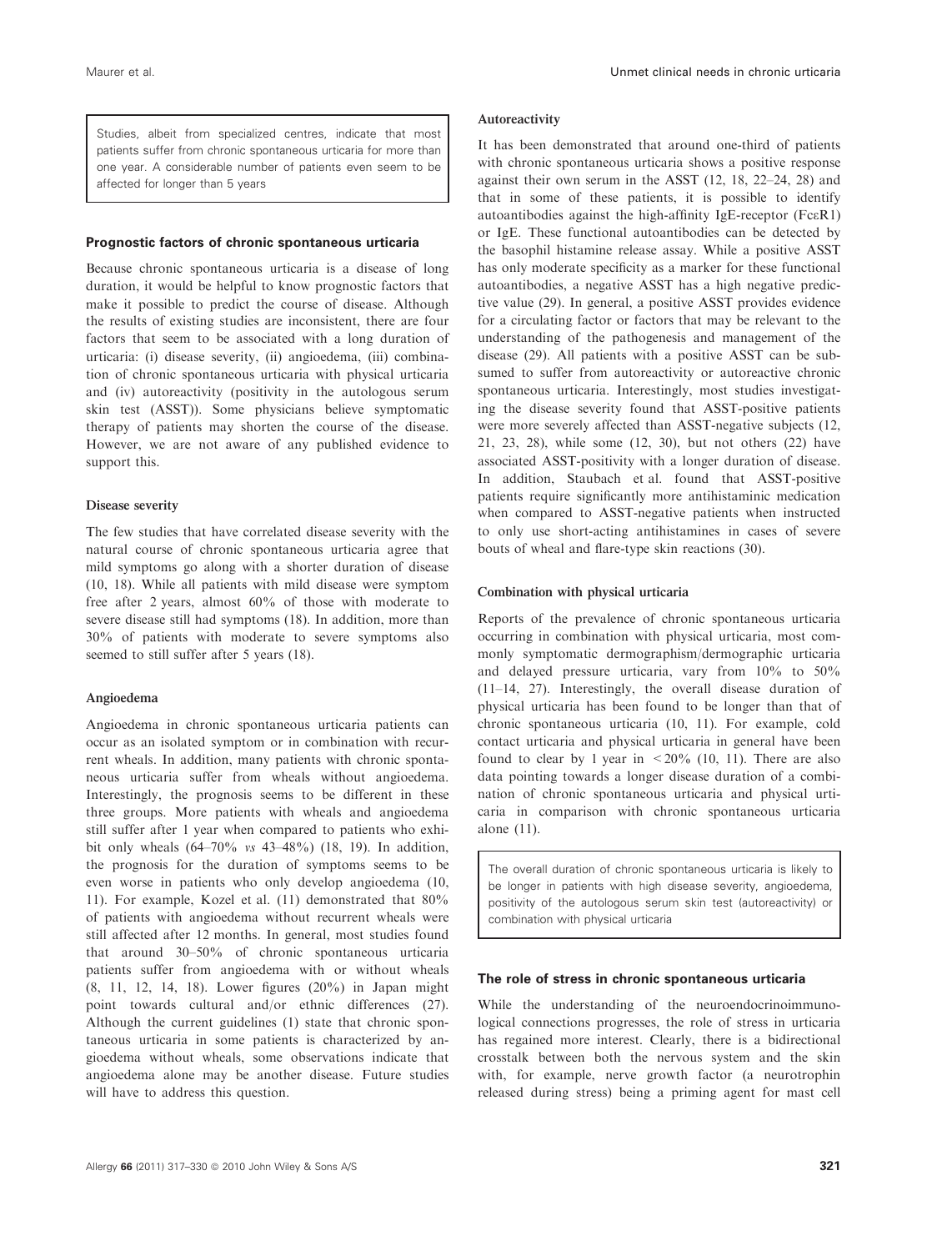activation in the skin (31). However, the relationship between stress and chronic spontaneous urticaria is not clear at the clinical level. In particular, three questions have not been answered satisfactorily: first, can stress or stressful life events lead to an outbreak of chronic spontaneous urticaria, second, can stress maintain, aggravate and/or exacerbate the symptoms of the disease, and third, does urticaria itself induce stress and if yes to what extent? One main problem here is that there is no generally accepted concept or definition of stress. In addition, it is methodologically difficult to examine the role of stress in the elicitation of urticaria, because all attempts have to be retrospective and are characterized by a considerable recall bias (32). However, some authors have tried to study the existence of stressful life events before the onset of chronic spontaneous urticaria. In a recent publication, Chung et al. found that patients with chronic spontaneous urticaria are 1.89 times more likely to have a current diagnosis of posttraumatic stress disorder in comparison with a control group. Interestingly, there was no significant association between posttraumatic stress disorder diagnosis and the severity of the disease (33). In addition, chronic spontaneous urticaria patients were found to have higher levels of life event stress and perceived stress (34). Data from other authors also show that patients with urticaria frequently have experienced stressful life events before the onset of the disease (35–37). Stress as an aggravation factor of urticaria is suspected by many patients. However, evidence from well-controlled studies is lacking. The same is true for the efficacy of a suitable psychological or psychosomatic therapy including relaxation techniques in the treatment of chronic spontaneous urticaria with only limited data pointing towards a possible beneficial effect (38, 39). Finally, there is a need for future studies that examine the role of urticaria itself as a causal factor of stress.

In summary, stress might act as a precipitating as well an exacerbation factor in some patients suffering from chronic spontaneous urticaria. Conversely, urticaria itself is probably a major cause of stress. As yet, most of the available data are only based on anecdotal reports, uncontrolled studies or examinations with low patient numbers. Therefore, the evidence is too preliminary to provide definitive conclusions. There is an unmet need for well-controlled studies on the role of stress and its treatment in chronic spontaneous urticaria.

Stress might act as an eliciting and/or exacerbating factor in chronic spontaneous urticaria. Conversely, urticaria itself is probably a major cause of stress

#### Impact of chronic spontaneous urticaria

#### Impact on the patients

#### Quality of life

In addition to the classical clinical symptoms like pruritus, whealing and the occurrence of angioedema, many other factors are of major importance for patients with chronic spontaneous urticaria. These include the unpredictability of the attacks, lack of quality sleep, fatigue caused by treatment side-effects and cosmetic disfigurement. In addition, nonevidence-based dietary restrictions, e.g. recommended by alternative medicine therapists, may lead to a further burden. Consequently, just counting the number of hives and rating of pruritus are not suitable ways to comprehend the full impact of chronic spontaneous urticaria on the patients. A better and more holistic approach is to measure the impairment of quality of life (QoL). This is why leading health authorities have strongly encouraged researchers to use QoL measurements and other patient-reported outcomes as major outcome parameters in pharmacological and other clinical trials (40). In addition, the importance of QoL assessment in urticaria is also stressed by the current  $EAACI/GA^2LEN/$ EDF/WAO guidelines (41). Health-related QoL comprises different dimensions that impact the subjective well-being. Conversely, impairment of QoL is a good measure for the impairment and restrictions that patients generally experience because of their disease.

One of the pioneer works on QoL impairment in chronic spontaneous urticaria was performed by O'Donnell and colleagues. Using the well-established Nottingham Health Profile, they were able to demonstrate that chronic spontaneous urticaria patients suffer in many aspects a comparable QoL impairment as patients with severe coronary artery disease waiting for bypass surgery (42). They found many facets of everyday life to be affected including home management, personal care, recreation and social interaction, mobility, emotional factors, sleep, rest and work. Asked for the worst aspects of their disease, the patients stated the swellings, itch, pain, and feelings of being tired, irritable, weak or a feeling of loss of control over their lives. In addition, the unpredictability of the attacks, social restrictions, feeling embarrassed, time of work, restrictions of food or clothing, side-effects of drugs and being unable to relax or sit were mentioned (42). Disease severity was identified as a major driver of QoL impairment (2, 26). In addition, age and sex were demonstrated to have an impact on some dimensions of QoL (26), and ASST-positive patients were found to suffer from a more pronounced QoL reduction when compared to ASST-negative subjects (28). In summary, the results convincingly showed that patients do not suffer solely from physical problems but also from impairment in their daily activities, social life and emotional and mental well-being. During the last 10 years, many other publications confirmed the extent as well as the pattern of QoL impairment in chronic spontaneous urticaria patients (26, 43–46). In comparison with other skin diseases, chronic spontaneous urticaria was repeatedly shown to belong to the diseases with the strongest QoL reduction (47). Recently, a disease-specific instrument to assess QoL (chronic urticaria quality-of-life questionnaire –  $CU-Q_2oL$ ) has been developed (26, 48). The use of this instrument has lead to the identification and characterization of major drivers of QoL impairment in patients with chronic spontaneous urticaria, and it allows for monitoring the extent and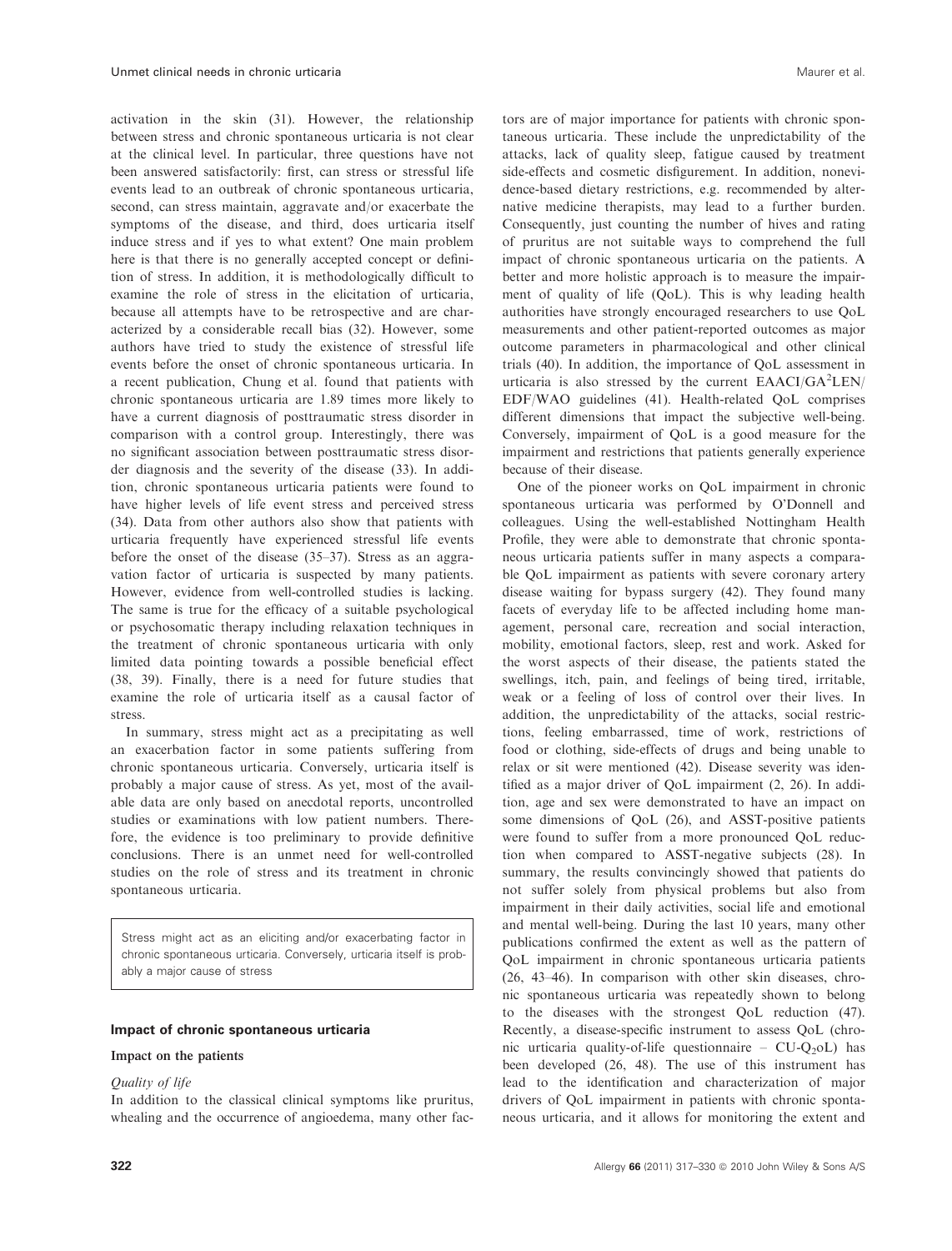changes of their QoL both in clinical practice and in controlled trials.

The detrimental effect of chronic spontaneous urticaria on quality of life is greater than that of most other skin diseases and similar to that of severe coronary artery disease

#### Sleep deprivation

Of the symptoms of chronic spontaneous urticaria, pruritus is the most bothersome during the evening and at night when it makes falling asleep difficult and wakes patients later in the night (42, 44, 49, 50). These disturbances in sleep lead to chronic fatigue with a direct impact on QoL and physical and emotional well-being. As a consequence, productivity and performance at work are reduced and private and social life compromised. It has also been suggested that chronic pruritus with consequential sleep disturbances may also cause psychiatric comorbidity such as depression (51). Interestingly, chronic spontaneous urticaria patients who feel depressed have been found to suffer from particularly intense pruritus (49, 52), and pruritus severity is correlated to the extent of depression (52).

The majority of patients with chronic spontaneous urticaria suffer from sleep deprivation and a consequential reduction in quality of life

#### Psychiatric comorbidity

Patients with chronic spontaneous urticaria frequently exhibit psychiatric comorbidities with every second to every third patient seeming to be affected (45, 53, 54). Anxiety, depression and somatoform disorders are the most common associated psychiatric diseases. While disease activity and severity of chronic spontaneous urticaria do not seem to be correlated with the occurrence of psychiatric diseases (54, 55), QoL has been shown to be more reduced in urticaria patients who exhibit a concomitant psychiatric diagnosis when compared to patients who do not (45, 56). As yet, there is no evidence pointing at a causal relationship between chronic spontaneous urticaria and psychiatric disorders, and the data available do not support the notion of higher rates of psychiatric comorbidities in chronic spontaneous urticaria when compared to other chronic inflammatory skin disorders. For example, anxiety is also often encountered in patients with atopic dermatitis or food allergy because the uncertainty about when a new outbreak occurs is a feeling that is difficult to cope with. It thus seems obvious to all treating physicians that the fear of an unexpected flare up of chronic spontaneous urticaria has an especially strong psychological impact on patients. However, evidence for a true influence of a person's psychological profile on the cause or severity of chronic spontaneous urticaria is lacking. Future studies further examining this issue are strongly recommended. In any case, physicians should be aware of the fact that psychiatric comorbidity is not uncommon in chronic spontaneous urticaria patients and that it may influence illness and help-seeking behaviour. It is, therefore, of paramount importance to recognize the psychiatric disorders and to take appropriate measures if present.

Many patients with chronic spontaneous urticaria exhibit psychiatric comorbidities, most commonly anxiety, depression, which should be taken into account in patient management

#### Socioeconomic impact

Perhaps the easiest way to assess the impact of chronic spontaneous urticaria on society is to measure its financial impact. The majority of patients need continuous medication to control the symptoms. Furthermore, many patients require regular or unanticipated health care visits (25), particularly those with angioedema who are seen frequently in emergency departments. Apart from direct costs for medication, laboratory analyses and costs of health care visits, the indirect costs resulting from the absence from work or reduced efficiency while at work must all be taken into consideration. Recently, DeLong and co-workers (57) were able to demonstrate that the mean annual total costs of chronic spontaneous urticaria patients conventionally treated with antihistamines are >\$2000 per patient per year. In this calculation, the authors included four direct and two indirect health care costs; medication, outpatient visits, hospital and emergency department visits, laboratory costs as well as wages lost because of travel to outpatient visits and wages lost because of absences from work. In addition, they found that 30% of patients required at least one hospital and emergency department visit per year, whereas 16% required two or more. Although, DeLong and colleagues studied the situation in a tertiary referral centre, the distribution of disease severity was not particularly high in the population studied (38% mild, 42% moderate, 20% severe). If the costs reported by Delong et al. are recalculated based on the point prevalence of chronic spontaneous urticaria of around 0.5% to 1%, the total annual costs for chronic spontaneous urticaria would reach around \$2 500 000 000– 5 000 000 000 in the USA. Another costing study was performed in 2002 in Europe using placebo data from clinical trials (58). In this report, direct and indirect costs amounted to a total of €2128 per patient per year which, assuming a population of 500 million, means an annual cost to the European community of between 5 000 000 000 and 10 000 000 000 Euros. It should be emphasized that these figures are mean values, and the costs of severely debilitated patients requiring more medical attention and expensive therapies may be much higher. As there are big differences in the health care systems between different countries and regions, it may not be possible to extrapolate these data from one country or region to another.

Chronic spontaneous urticaria has a large impact on the society in terms of direct and indirect health care costs as well as reduced performance at work and in private life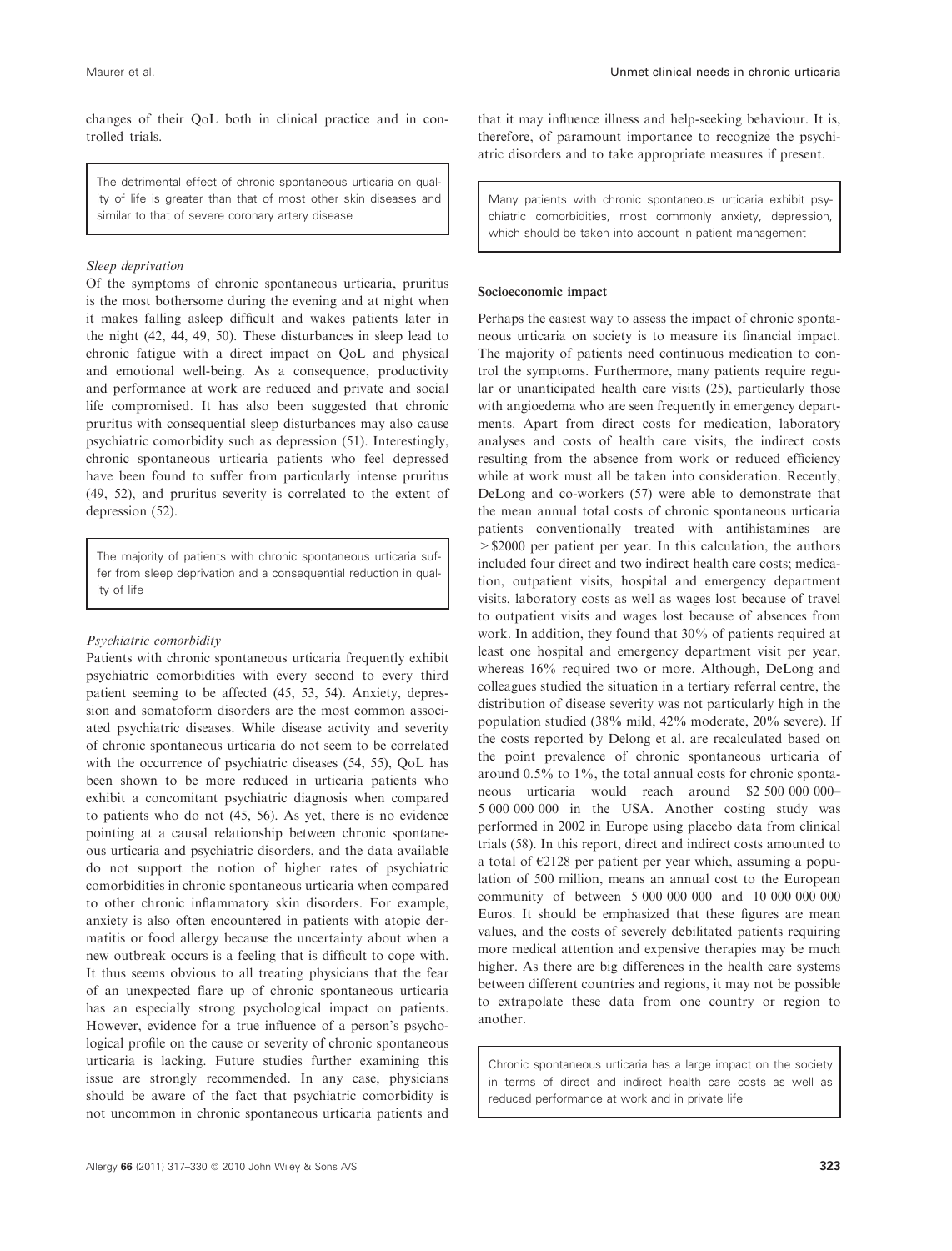#### Treatment of chronic spontaneous urticaria

A two-pronged approach to management of chronic spontaneous urticaria has been suggested. The first is the attempt to identify and eliminate the underlying cause(s) and/or the eliciting trigger(s). The second is pharmacotherapy aimed at providing symptom relief. While eliminating the cause is the most desirable option, this seems to be not applicable in many cases. Currently, an intensive diagnostic programme is

recommended particularly for patients who suffer from longstanding and severe urticaria (Fig. 1). Of all diagnostic procedures, a thorough history is regarded as most important (1).

#### How often can chronic spontaneous urticaria be cured

To cure urticaria, its cause or trigger factors should be identified and eliminated. How often can this be carried out in chronic spontaneous urticaria? Many studies have addressed



\*\*Based on the treatment algorithm of chronic spontaneous urticaria published in the current guidelines (41)

Figure 1 Flowchart for the management of patients with chronic spontaneous urticaria.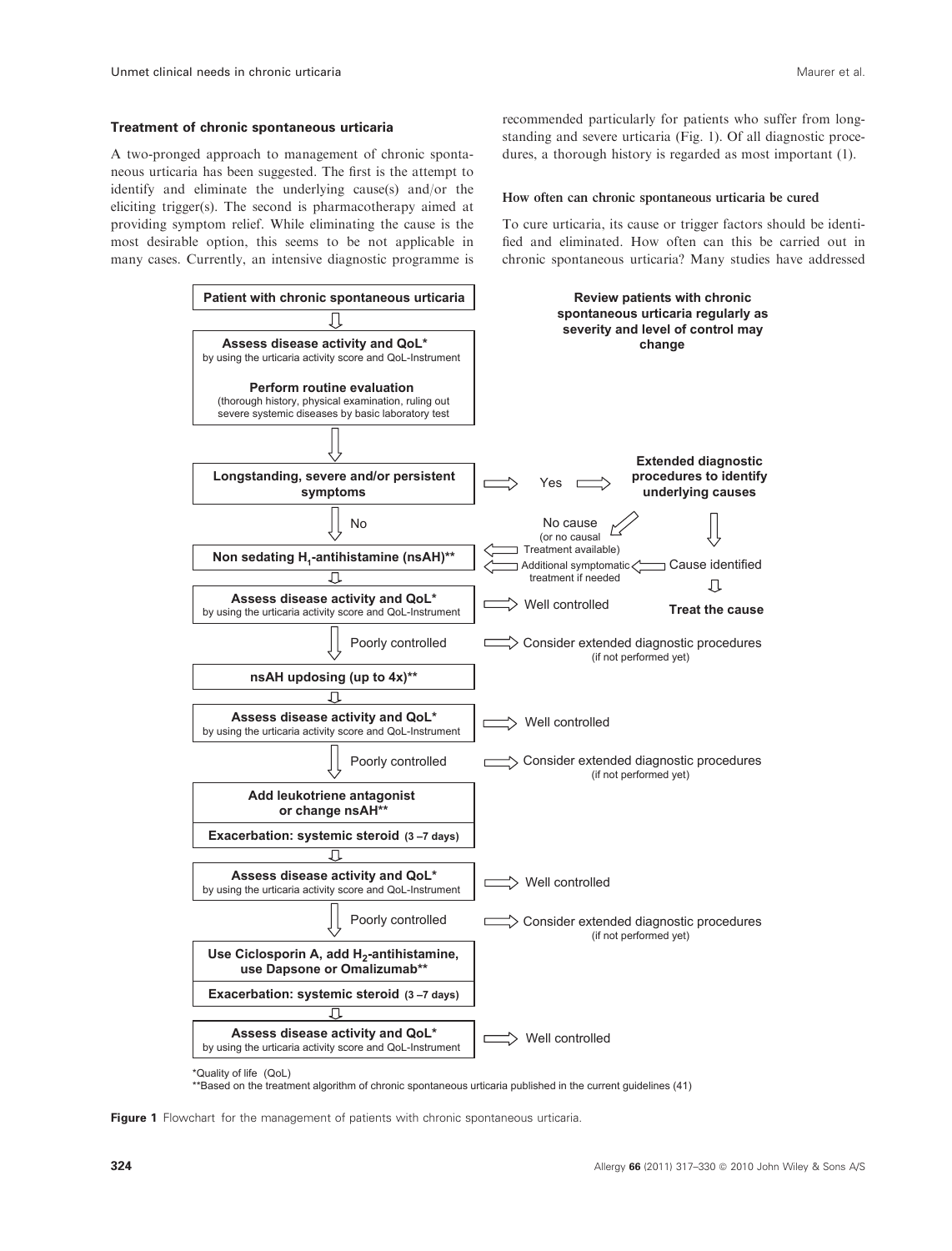| Study                       | Country  | n   | Identification of<br>underlying cause | Autologous serum<br>skin test performed | Autoreactivity included<br>in underlying causes |
|-----------------------------|----------|-----|---------------------------------------|-----------------------------------------|-------------------------------------------------|
| Small et al. (1982)         | Canada   | 215 | In 11% of patients                    | No                                      | NR.                                             |
| Quaranta et al. (1989)      | USA      | 86  | In 0% of patients                     | No                                      | <b>NR</b>                                       |
| Humphreys and Hunter (1997) | UK       | 331 | In 17% of patients                    | No                                      | NR.                                             |
| Gimenez-Arnau et al. (2004) | Spain    | 235 | In 43% of patients                    | In 92 patients                          | Yes                                             |
| Kulthanan et al. (2007)     | Thailand | 407 | In 17% of patients                    | In 61 patients                          | No.                                             |
| Ferrer (2009)               | Spain    | 248 | In 15% of patients                    | In 3 patients                           | <b>NR</b>                                       |

|  |  |  | Table 4 Frequency of successful identification of underlying causes in selected patients with chronic spontaneous urticaria |  |  |  |  |  |  |  |  |  |
|--|--|--|-----------------------------------------------------------------------------------------------------------------------------|--|--|--|--|--|--|--|--|--|
|--|--|--|-----------------------------------------------------------------------------------------------------------------------------|--|--|--|--|--|--|--|--|--|

n, number of patients; NR, not reported.

this question in nonacute urticaria and report the finding of possible causes in only around 15–30% of patients (11–13, 15, 25, 59). But care must be taken in interpreting these results. Most authors examined patients with both chronic spontaneous urticaria and patients with physical urticaria and did not distinguish between them. When only looking at the data on patients suffering from chronic spontaneous urticaria, a successful identification of possible underlying causes varied from 0% to 43% of patients in different studies (12, 13, 15, 16, 24, 25) (Table 4). A further limitation of the data is that the data in these studies were generated at different times and by different patterns (type and number) of applied measures. Thus, it can be concluded from the available published data that a cause of chronic spontaneous urticaria is difficult to find and a causal and/or curative treatment is rarely available for the majority of patients. The current guidelines (1) suggest extended diagnostics aimed at the identification of underlying causes in patients who suffer from long-standing and/or severe chronic spontaneous urticaria. In our experience, many of these patients are referred to specialized centres, where a broader spectrum of investigation procedures can be applied. This may increase the success of identifying the causes of chronic spontaneous urticaria in individual patients.

In many patients, the causes and/or triggers of chronic spontaneous urticaria are not identified. Therefore, a causal and/or curative treatment is not available for a large number of patients

## How effective are the currently approved symptomatic therapies

The current guidelines on the management of urticaria patients recommend aiming for a complete symptom relief (41). Symptomatic therapy with  $H_1$ -antihistamines, the only approved medication for chronic spontaneous urticaria, is the mainstay of treatment for the vast majority of patients. The first generation of these drugs has major side-effects, such as sedation and anticholinergic effects, and should not be used in the treatment of urticaria today (41, 60). Instead, the modern nonsedating  $H_1$ -antihistamines are well tolerated by most patients and recommended as first-line treatment (41). Their efficacy has been convincingly shown in many clinical studies.

However, many patients do not respond sufficiently to the approved doses. In this case, the current guidelines suggest an updosing of the  $H_1$ -antihistamine up to fourfold. Both clinical experience and clinical studies support this approach with higher doses of  $H_1$ -antihistamines showing a higher efficacy in many, but not all, patients (61–64). In all patients who do not respond satisfactorily to  $H_1$ -antihistamines in high doses, the guidelines suggest to add a leukotriene antagonist or to change the H1-antihistamine. In case this treatment regimen is not successful, other treatment approaches should be considered, such as ciclosporin, a combination of  $H_1$ - and  $H_2$ -antihistamines, dapsone or omalizumab (41) (Fig. 1). For most of the latter options, controlled studies have been performed, even though larger studies are needed. Currently, the best-quality evidence is available for ciclosporin (65, 66). Especially during the past 3 years, a growing body of evidence suggests a remarkable reduction in urticaria symptoms by omalizumab, with many patients becoming completely free of symptoms (67–71). It is important to assess all patients for the benefits and adverse effects of any therapy initiated. Also, patient compliance should be monitored.

From clinical experience, three groups of chronic spontaneous urticaria patients can be distinguished: (i) responders to the currently approved dosages of  $H_1$ -antihistamines, (ii) nonresponder to the currently approved dosages but responders to higher doses of  $H_1$ -antihistamines and (iii) nonresponder to  $H_1$ -antihistamines whatever dosage is applied (61). These three groups do not necessarily only relate to different patients but also to different periods of the disease in the same patient. The fact that these different patterns of response to H1-antihistamines exist is also mirrored by the current treatment recommendations (41), which suggest a stepwise intensification of therapy in nonresponding patients. However, the proportion of patients who does not respond sufficiently to H<sub>1</sub>-antihistamines is not well characterized. One reason is that most studies only look at the mean reduction in symptoms, but do not publish the number of responding patients. To address this issue, we performed a PubMed search on therapy with  $H_1$ -antihistamines in chronic spontaneous urticaria. The search words included 'Urticaria' and 'Antihistamine'. The only limit set was 'Randomized, Controlled Trial' in the section 'Type of Article'. Non-English publications, trials of before 1995, studies with mixed urticaria populations (e.g. acute and chronic spontaneous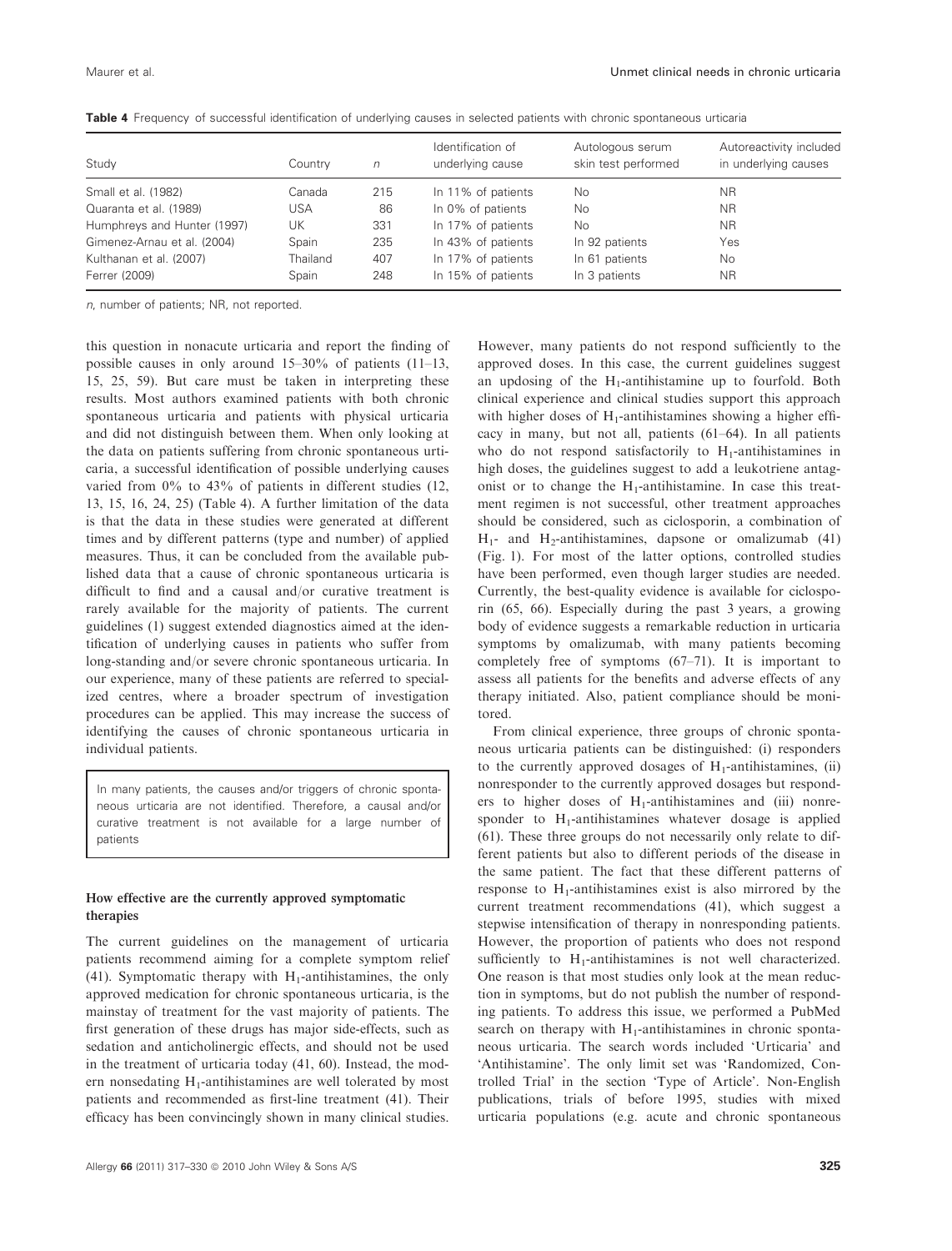| Study                         | U                   | Treatment                                                | Complete responder                                                         | Marked responder                                             |
|-------------------------------|---------------------|----------------------------------------------------------|----------------------------------------------------------------------------|--------------------------------------------------------------|
| Zhang et al. (2009)           | 132                 | Levamisole 50 mg + AH* (A) vs AH* plus PL (B)            | ◉<br>v s 16%<br>$\widehat{\mathfrak{S}}$<br>37%                            | ◉<br>VS 54%<br>$\mathfrak{S}$<br>16%                         |
| (2009)<br>Gimenez-Amau et al. | 538                 | AH <sup>†</sup> (A) vs rupatadine 20 mg (B) vs PL        | $\widetilde{\Xi}$                                                          | 35% (A) vs 48% (B) vs 14% (PL)                               |
| Potter et al. (2009)          | 886                 | vs AH <sub>1</sub> (B)<br>AH*(A)                         | $\frac{\mathbb{E}}{\mathbb{E}}$                                            | $\frac{\alpha}{2}$                                           |
| Engin et al. (2008)           | $\overline{\infty}$ | Narrow-band UVB plus AH* (A) vs <b>AH* (B)</b>           | $\frac{\mathbb{E}}{\mathbb{E}}$                                            | $\widetilde{\Xi}$                                            |
| Grob et al. (2008)            | 142                 | AH <sub>7</sub> vs PL                                    | $\frac{\mathbb{E}}{\mathbb{E}}$                                            | $\frac{\alpha}{2}$                                           |
| Khalaf et al. (2008)          | $\mathfrak{D}$      | AH <sub>1</sub> + dipyridamol 25 mg thrice daily (A) vs  | $(A)$ vs 47% $(B)$<br>62%                                                  | 85% (A) vs 70% (B)                                           |
|                               |                     | $AH_1^+$ + PL (B)                                        |                                                                            |                                                              |
| Dubertret et al. (2007)       | 283                 | Rupatadine 5 mg (A) vs AH <sup>+</sup> (B) vs rupatadine | $\frac{\alpha}{Z}$                                                         | $\sim$ 55% (A) vs $\sim$ <b>55% (B)</b> vs $\sim$ 70% (C) vs |
|                               |                     | 20 mg (C) vs PL                                          |                                                                            | $~25\%$ (PL)                                                 |
| Gimenez-Amau et al. (2007)    | 334                 | vs rupatadine 20 mg (B) vs PL<br>AH†(A)                  | $\frac{\pi}{2}$                                                            | 66% (A) vs 73% (B) vs 46% (PL)                               |
| Spector et al. (2007)         | 254                 | VS PL<br>AH <sub>S</sub> (A)                             | $rac{\pi}{2}$                                                              | $\frac{\alpha}{2}$                                           |
| Ortonne et al. (2007)         | 142                 | vs PL<br>AH <sub>‡</sub> (A)                             | $\stackrel{\scriptscriptstyle{\text{nc}}}{\scriptscriptstyle{\text{Z}}}\,$ | 69% (A) vs 37% (PL)                                          |
| Pons-Guiraud et al. (2006)    | 192                 | Emedastine 2 mg twice daily (A) vs AH¶ (B)               | $\frac{\alpha}{2}$                                                         | Eval.); 61% (A)<br>65% (A) vs 66% (B) (Inv.                  |
|                               |                     |                                                          |                                                                            | vs 65% (B) (Pat. Eval.)                                      |
| Godse (2006)                  | 20                  | Montelukast 10 m (A) vs AH** (B)                         | $\frac{\alpha}{2}$                                                         | $\frac{\mathbb{E}}{\mathbb{E}}$                              |
| Kapp and Pichler (2006)       | 166                 | vs PL<br>AH*(A)                                          | $\frac{\alpha}{2}$                                                         | 52% (A) vs 27% (PL)                                          |
| Nettis et al. (2006)          | 106                 | VS PL<br>AH*(A)                                          | 53% (A) vs 0% (PL)                                                         | $\frac{\alpha}{2}$                                           |
| Kaplan et al. (2005)          | 259                 | vs PL<br>AH <sub>S</sub> (A)                             | 13% (A) vs 9% (PL) (Inv. Eval.);                                           | 68% (A) vs 37% (PL) (Inv. Eval.); 70% (A)                    |
|                               |                     |                                                          | 12% (A) vs 7% (PL) (Pat. Eval.)                                            | vs 34% (PL) (Pat. Eval.)                                     |
| Di Lorenzo et al. (2004)      | 160                 | vs AH; plus montelukast 10 mg (B) vs<br>AH‡ (A)          | $\frac{\alpha}{2}$                                                         | $\frac{\alpha}{2}$                                           |
|                               |                     | montelukast 10 mg (C) vs PL                              |                                                                            |                                                              |
| Nettis et al. (2004)          | $\overline{\infty}$ | AH: (A) vs AH: plus montelukast 10 mg (B) vs PL          | 16% (A) $\vee$ s 73% (B)                                                   | $\frac{\pi}{2}$                                              |
| Handa et al. (2004)           | 116                 | AH** (A) vs AH§ (B)                                      | 52% (A) vs 4% (B)                                                          | $(A)$ $\vee$ $5$ $47%$ $(B)$<br>88%                          |
| Monroe et al. (2003)          | 226                 | $AH$ $\ddot{A}$ $\vee$ $\vee$ PL                         | $\frac{\mathbb{E}}{\mathbb{E}}$                                            | $\frac{\mathbb{E}}{\mathbb{E}}$                              |
| La Rosa et al. (2001)         | 62                  | $AH^+$ (A) vs oxatomide 2 mg (B)                         | $\frac{\mathbb{E}}{\mathbb{E}}$                                            | 87% (A) $\vee$ 90% (B)                                       |
| Camarasa et al. (2001)        | 55                  | $\overline{\mathtt{a}}$<br>AH## (A) vs AHSS (B) vs       | $\widetilde{\Xi}$                                                          | 56% (A) vs 47% (B) vs 11% (PL)                               |
| Ring et al. (2001)            | 190                 | AH <sub>#</sub> (A) vs PL                                | $\frac{\alpha}{2}$                                                         | $\frac{\alpha}{2}$                                           |
| Nelson et al. (2000)          | 468                 | Fexofenadine bid: 20 mg (A) vs 60 mg (B) vs              | $\frac{\alpha}{2}$                                                         | $rac{\pi}{2}$                                                |
|                               |                     | 120 mg (C) vs 240 mg (D) vs PL                           |                                                                            |                                                              |
| Leynadier et al. (2000)       | $\overline{6}$      | AHITI (A) vs AHT (B)                                     | 50% (A) $\sqrt{3}$ 46% (B)                                                 | E E                                                          |
| Finn et al. (1999)            | 476                 | Fexofenadine bid: 20 mg (A) vs 60 mg (B) vs              | $\frac{\alpha}{Z}$                                                         |                                                              |
|                               |                     | 120 mg (C) vs 240 mg (D) vs PL                           |                                                                            |                                                              |
| Dubertret et al. (1999)       | 247                 | $AH  $ $($ A) $\vee$ s $AH  $ $(B)$ $\vee$ s $PL$        | $\frac{\alpha}{2}$                                                         | $\frac{\alpha}{2}$                                           |
| Breneman (1996)               | 188                 | AH <sup>**</sup> (A) vs hydroxyzine 10 mg (B) vs PL      | $\frac{\alpha}{2}$                                                         | $\frac{\alpha}{2}$                                           |
| Brostoff et al. (1996)        | 99                  | AHII (A) vs PL                                           | $\frac{\alpha}{2}$                                                         | 71% (A) vs 29% (PL)                                          |
| Breneman et al. (1995)        | 87                  | AH <sup>**</sup> (A) vs astemizole 10 mg (B) vs PL       | (A) vs 25% (B) vs 11% (PL)<br>30%                                          | 47% (PL)<br>61% (B) vs<br>Σ<br>$\widehat{\mathbf{S}}$<br>75% |

cetirizine 5 mg (in preschool children); ttazelastine 4 mg;

**326** Allergy 66 (2011) 317-330 © 2010 John Wiley & Sons A/S

\*Levocetirizine 5 mg; †

§§ebastine 10 mg; ¶¶mizolastine 10 mg.

rupatadine 10 mg; desloratadine 5 mg; §fexofenadine 180 mg; –loratadine 10 mg; \*\*cetirizine 10 mg; -

\*Levocetirizine 5 mg; †rupatadine 10 mg; ‡desloratadine 5 mg; §fexofenadine 180 mg; ¶loratadine 10 mg; \*\*cetirizine 5 mg (in preschool children); ‡‡azelastine 4 mg;<br>§§ebastine 10 mg; ¶¶mizolastine 10 mg.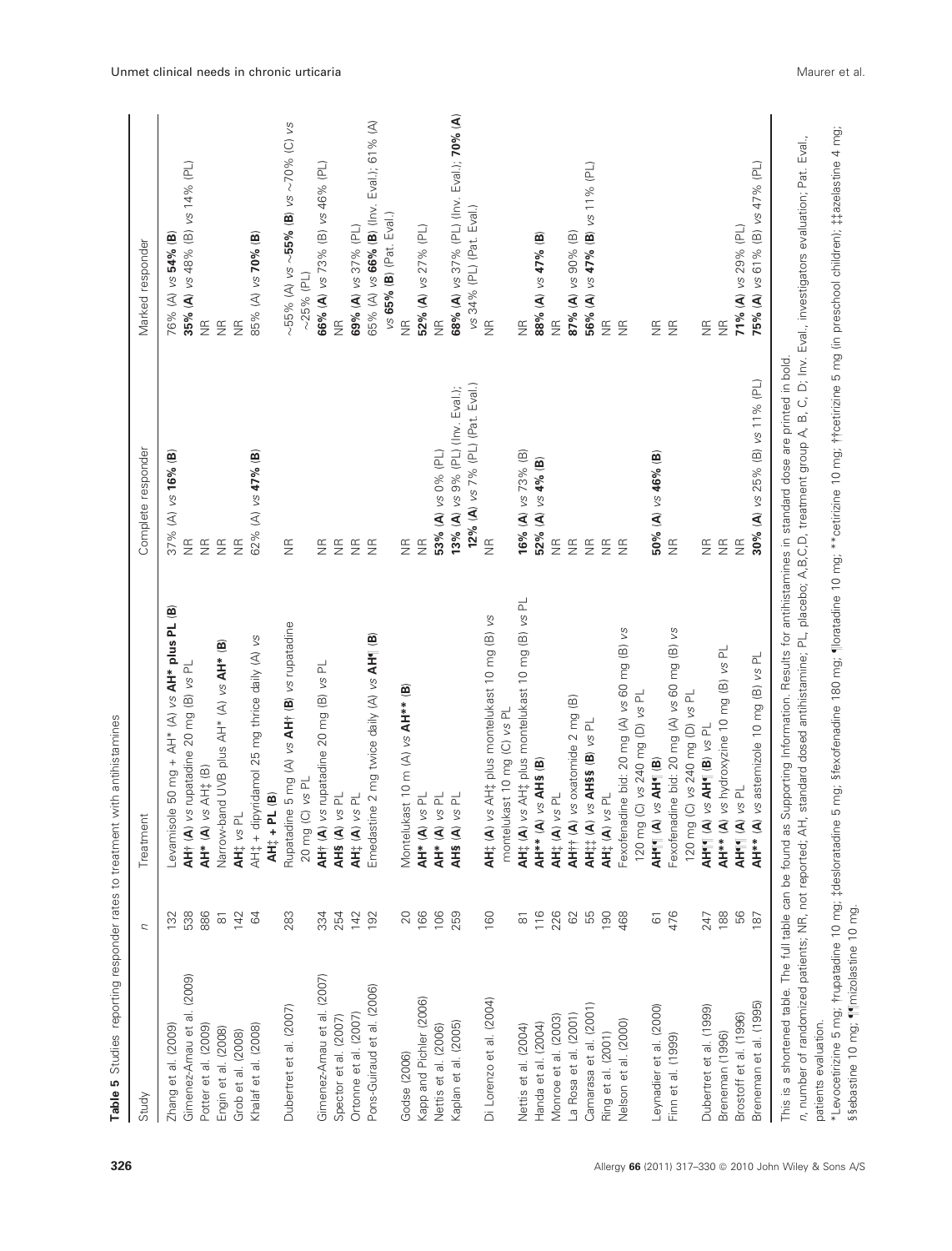urticaria, physical and chronic spontaneous urticaria) and works including only highly selected populations such as difficult-to-treat patients were excluded. After ordering all suitable studies, a hand search was performed on responder rates. The results are presented in Table 5. In total, we identified 29 randomized controlled studies on the effect of H1-antihistamines in chronic spontaneous urticaria (62, 72–99). Of these studies, only 18 report responder rates. In summary, most of the published results indicate that half or even less of the patients suffering from chronic spontaneous urticaria respond with a complete control of symptoms to licensed doses of  $H_1$ -antihistamines. In addition, around every third to every second patient does not respond with a marked improvement. It is important to emphasize that this analysis does not allow a comparison of the efficacy of different H1-antihistamines, because the different authors did apply different approaches and examined different patient populations with different disease severities.

In general clinical practice, where therapy is often taken on an on-demand rather than on a regular basis (50), urticaria control can be expected to be even worse. Interestingly, a recent work also demonstrated that chronic spontaneous urticaria patients taking antihistamines continuously suffer from a significantly lower impairment of their QoL when compared to patients who do not (100).

The current standard therapy with regular dosed  $H_1$ -antihistamines leads to an absence of symptoms in <50% of patients with chronic spontaneous urticaria. Increasing the dose improves treatment responses but still every third to fourth patient will remain symptomatic

## **Conclusions**

Chronic spontaneous urticaria is one of the most frequent skin diseases, and it is common for patients to suffer from it for many years. Poor sleep, mainly because of pruritus, and a reduced quality of life are experienced by the majority of patients, and the frequency of psychiatric comorbidities is high. Furthermore, not only does the disease have a major impact on patients but it also results in profound socioeconomic costs. Because an underlying cause is rarely detected, a causal and/or curative treatment is not available for the majority of patients. Therefore, symptomatic therapy remains the mainstay of treatment. Modern nonsedating antihistamines in licensed doses are the treatment of first choice. Currently, all other treatments are off-label. The aim of therapy should be a quick and complete symptom control. However, antihistamines are not sufficient in many patients. Alternative and approved therapeutic options are necessary to improve care for a large proportion of chronic spontaneous urticaria patients.

In summary, the following unmet needs of chronic spontaneous urticaria patients have to be addressed:

• The research on the epidemiology of urticaria in the general population should be intensified, e.g. to generate data on regional differences or data on special populations such as children.

• The research on the natural course of chronic spontaneous urticaria should be intensified.

The question whether angioedema as an isolated symptom can be regarded as a subgroup of chronic spontaneous urticaria has to be answered.

The resources allocated to diagnose and treat chronic spontaneous urticaria patients should be adequate, and the research into socioeconomic implications needs to be extended.

• The research for underlying causes in chronic spontaneous urticaria as well as in inducible forms of urticaria and their treatment should be intensified.

<sup>l</sup> More effective and safe therapies should be investigated for patients who do not respond to  $H_1$ -antihistamines.

Research on compliance of chronic spontaneous urticaria patients and reason for noncompliance should be performed for guideline-recommended treatment options.

## Generation of this GA<sup>2</sup>LEN task force report

This report is the outcome of a  $GA<sup>2</sup>LEN$  task force implemented by the GA<sup>2</sup>LEN executive committee to identify and characterize unmet clinical needs in urticaria. In a first step, a thorough literature research was performed on the epidemiology, course and impact of the disease as well as on the efficacy of nonsedating antihistamines. Subsequently, the results were verified and/or corrected according to the experience and unpublished data from participating and other centres. Based on this information, Marcus Maurer, Karsten Weller and Torsten Zuberbier prepared a first draft version of the report. This first draft was then circulated to all participating centres and revised according to their corrections, comments and suggestions. During a consensus meeting in London in June 2010, the revised draft was discussed extensively with the representatives of the participating centres. Based on this discussion, the manuscript was revised for a second time. All authors then again reviewed, completed or changed the manuscript and sent it back to the first authors. After a prefinal version was composed out of all of the changes, and a final review and approval was obtained from all contributing authors, the final version of the manuscript was submitted.

#### Acknowledgement

The authors thank Jodie Urcioli for proof reading the manuscript.

#### Supporting Information

Additional Supporting Information may be found in the online version of this article at www.wileyonlinelibrary.com

Table S5. Studies reporting responder rates to treatment with antihistamines (full version)

Please note: Wiley-Blackwell are not responsible for the content or functionality of any supporting materials supplied by the authors. Any queries (other than missing material) should be directed to the corresponding author for the article.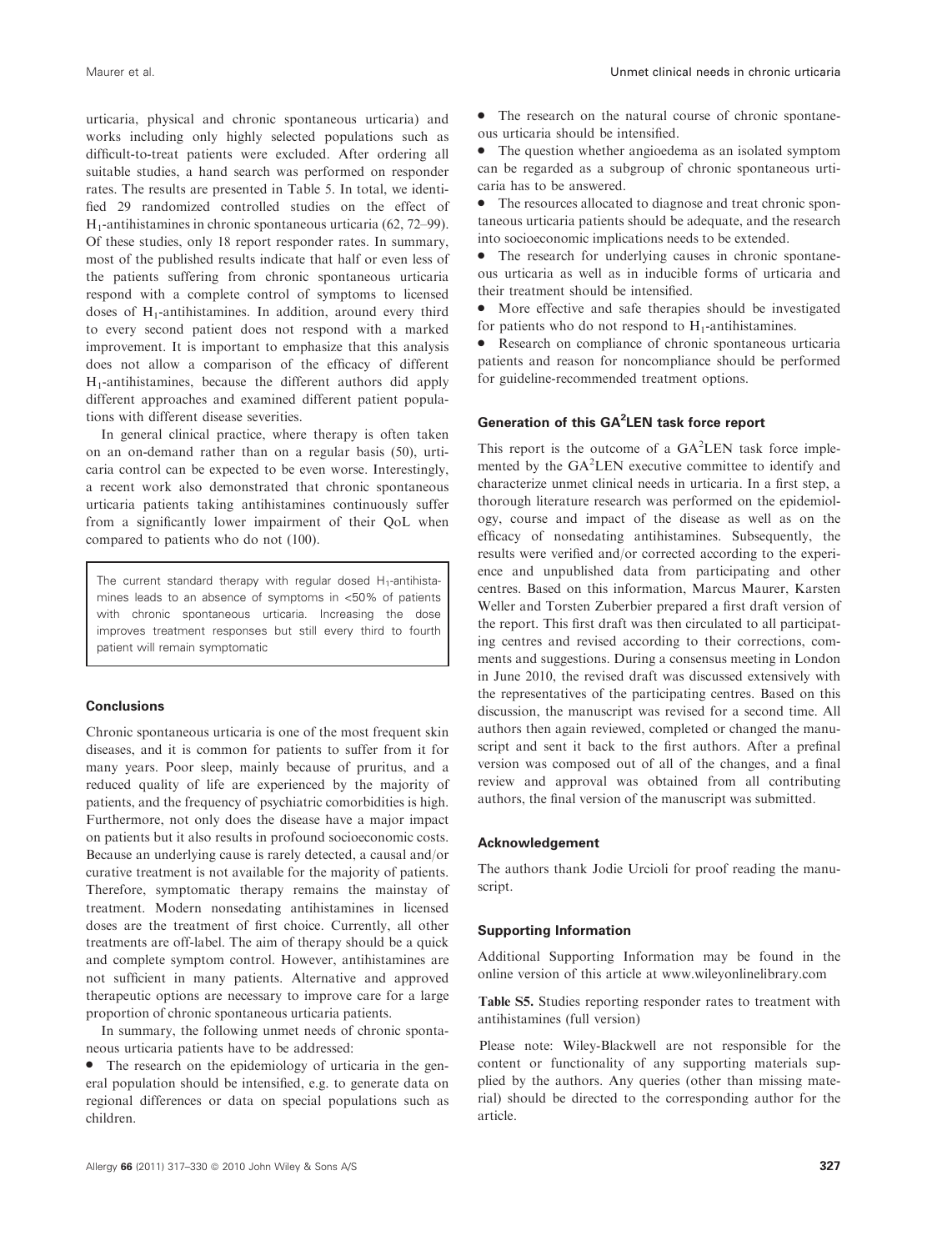#### References

- 1. Zuberbier T, Asero R, Bindslev-Jensen C, Walter Canonica G, Church M, Giménez-Arnau A et al. EAACI/GA(2)LEN/EDF/ WAO guideline: definition, classification and diagnosis of urticaria. Allergy 2009;64: 1417–1426.
- 2. Magerl M, Borzova E, Giménez-Arnau A, Grattan C, Lawlor F, Mathelier-Fusade P et al. The definition and diagnostic testing of physical and cholinergic urticarias – EAACI/GA2LEN/EDF/UNEV consensus panel recommendations. Allergy 2009;64: 1715–1721.
- 3. Swinny B. The atopic factor in urticaria. South Med J 1941:34:855-858.
- 4. Sheldon J, Mathews K, Lovell R. The vexing urticaria problem: present concepts of etiology and management. J Allergy 1954;25:525–560.
- 5. Gaig P, Olona M, Muñoz Lejarazu D, Caballero M, Domínguez F, Echechipia S et al. Epidemiology of urticaria in Spain. J Investig Allergol Clin Immunol 2004;14: 214–220.
- 6. Bakke P, Gulsvik A, Eide G. Hay fever, eczema and urticaria in southwest Norway Lifetime prevalences and association with sex, age, smoking habits, occupational airborne exposures and respiratory symptoms. Allergy 1990;45:515–522.
- 7. Herrmann-Kunz E. Häufigkeit allergischer Krankheiten in Ost- und Westdeutschland. Gesundheitswesen 1999; 61:100–105.
- 8. Zuberbier T, Balke M, Worm M, Edenharter G, Maurer M. Epidemiology of urticaria: a representative cross-sectional population survey. Clin Exp Dermatol 2010; (DOI: 10.1111/j.1365-2230.2010. 03840.x). Epub ahead of print.
- 9. Hellgren L. The prevalence of urticaria in the total population. Acta Allergol 1972; 27:236–240.
- 10. van der Valk P, Moret G, Kiemeney L. The natural history of chronic urticaria and angioedema in patients visiting a tertiary referral centre. Br J Dermatol 2002;146:110–113.
- 11. Kozel M, Mekkes J, Bossuyt P, Bos J. Natural course of physical and chronic urticaria and angioedema in 220 patients. J Am Acad Dermatol 2001;45:387–391.
- 12. Kulthanan K, Jiamton S, Thumpimukvatana N, Pinkaew S. Chronic idiopathic urticaria: prevalence and clinical course. J Dermatol 2007;34:294–301.
- 13. Humphreys F, Hunter J. The characteristics of urticaria in 390 patients. Br J Dermatol 1998;138:635–638.
- 14. Sibbald R, Cheema A, Lozinski A, Tarlo S. Chronic urticaria. Evaluation of the role of physical, immunologic, and other

contributory factors. Int J Dermatol 1991; 30:381–386.

- 15. Small P, Barrett D, Biskin N, Champlin E. Chronic urticaria and angioedema. Clin Allergy 1982;12:131–136.
- 16. Quaranta J, Rohr A, Rachelefsky G, Siegel S, Katz R, Spector S et al. The natural history and response to therapy of chronic urticaria and angioedema. Ann Allergy 1989;62:421–424.
- 17. Juhlin L. Recurrent urticaria: clinical investigation of 330 patients. Br J Dermatol 1981;104:369–381.
- 18. Toubi E, Kessel A, Avshovich N, Bamberger E, Sabo E, Nusem D et al. Clinical and laboratory parameters in predicting chronic urticaria duration: a prospective study of 139 patients. Allergy 2004;59: 869–873.
- 19. Champion R, Roberts S, Carpenter R, Roger J. Urticaria and angio-oedema. A review of 554 patients. Br J Dermatol 1969;81:588–597.
- 20. Steinhardt MJ. Urticaria and angioedema – statistical survey of five hundred cases. Ann Allergy 1954;12:659–670.
- 21. Sabroe R, Seed P, Francis D, Barr R, Black A, Greaves M. Chronic idiopathic urticaria: comparison of the clinical features of patients with and without anti-FcepsilonRI or anti-IgE autoantibodies. J Am Acad Dermatol 1999;40:443–450.
- 22. Nettis E, Dambra P, D'Oronzio L, Cavallo E, Loria M, Fanelli M et al. Reactivity to autologous serum skin test and clinical features in chronic idiopathic urticaria. Clin Exp Dermatol 2002;27:29–31.
- 23. Caproni M, Volpi W, Giomi B, Cardinali C, Antiga E, Melani L et al. Chronic idiopathic and chronic autoimmune urticaria: clinical and immunopathological features of 68 subjects. Acta Derm Venereol 2004; 84:288–290.
- 24. Giménez Arnau A, Ferrer M, Peter H, Maurer M, Pujol R. Urticaria crónica: studio etiológico prospectivo e importancia del síndrome autoinmune. Actas Dermosifiliogr 2004;95:560–566.
- 25. Ferrer M. Epidemiology, healthcare, resources, use and clinical features of different types of urticaria. J Investig Allergol Clin Immunol 2009;2(Suppl. 2):21–26.
- 26. Mynek A, Magerl M, Hanna M, Lhachimi S, Baiardini I, Canonica G et al. The German version of the chronic urticaria quality-of-life questionnaire: factor analysis, validation, and initial clinical findings. Allergy 2009;64:927–936.
- 27. Tanaka T, Kameyoshi Y, Hide M. Analysis of the prevalence of subtypes of urticaria and angioedema. Arerugi 2006;55: 134–139.
- 28. Metz M, Giménez-Arnau A, Borzova E, Grattan C, Magerl M, Maurer M. Frequency and clinical implications of skin autoreactivity to serum versus plasma in patients with chronic urticaria. J Allergy Clin Immunol 2009;123:705–706.
- 29. Konstantinou G, Asero R, Maurer M, Sabroe R, Schmid-Grendelmeier P, Grattan C. EAACI/GA(2)LEN task force consensus report: the autologous serum skin test in urticaria. Allergy 2009;64: 1256–1268.
- 30. Staubach P, Onnen K, Vonend A, Metz M, Siebenhaar F, Tschentscher I et al. Autologous whole blood injections to patients with chronic urticaria and a positive autologous serum skin test: a placebo-controlled trial. Dermatology 2006;212:150–159.
- 31. Arck P, Slominski A, Theoharides T, Peters E, Paus R. Neuroimmunology of stress: skin takes center stage. J Invest Dermatol 2006;126:1697–1704.
- 32. Al'Abadie M, Kent G, Gawkrodger D. The relationship between stress and the onset and exacerbation of psoriasis and other skin conditions. Br J Dermatol 1994;130:199–203.
- 33. Chung M, Symons C, Gilliam J, Kaminski E. The relationship between posttraumatic stress disorder, psychiatric comorbidity, and personality traits among patients with chronic idiopathic urticaria. Compr Psychiatry 2010;51:55–63.
- 34. Chung M, Symons C, Gilliam J, Kaminski E. Stress, psychiatric co-morbidity and coping in patients with chronic idiopathic urticaria. Psychol Health 2010;25:477–490.
- 35. Fava G, Perini G, Santonastaso P, Fornasa C. Life events and psychological distress in dermatologic disorders: psoriasis, chronic urticaria and fungal infections. Br J Med Psychol 1980;53:277–282.
- 36. Malhotra S, Mehta V. Role of stressful life events in induction or exacerbation of psoriasis and chronic urticaria. Indian J Dermatol Venereol Leprol 2008;74:594–599.
- 37. Yang H, Sun C, Wu Y, Wang J. Stress, insomnia, and chronic idiopathic urticaria – a case-control study. J Formos Med Assoc 2005;104:254–263.
- 38. Shertzer C, Lookingbill D. Effects of relaxation therapy and hypnotizability in chronic urticaria. Arch Dermatol 1987;123: 913–916.
- 39. Daniels L. Treatment of urticaria and severe headache by behavior therapy. A case study. Psychosomatics 1973;14: 347–351.
- 40. Baiardini I, Bousquet P, Brzoza Z, Canonica G, Compalati E, Fiocchi A et al. Recommendations for assessing patient-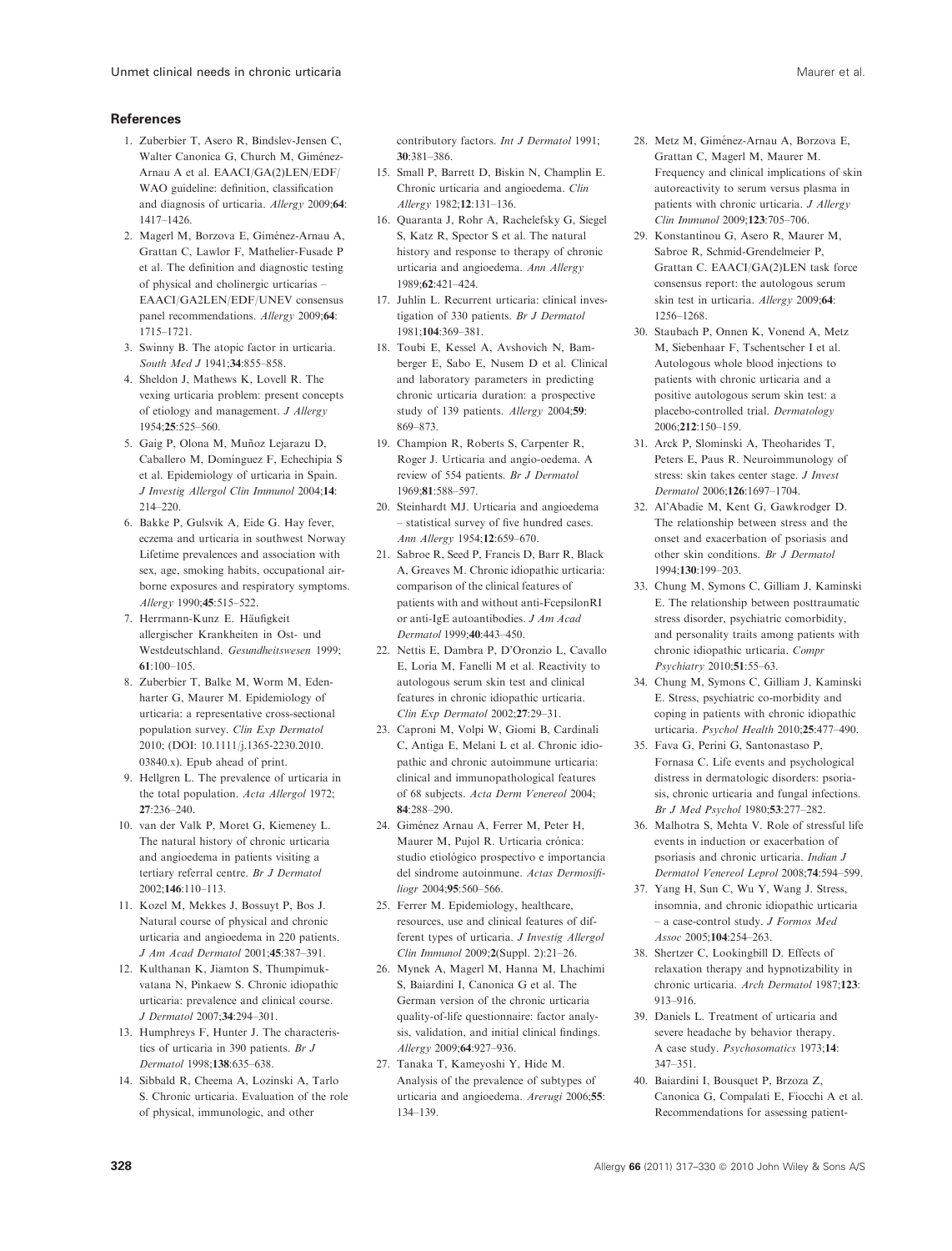reported outcomes and health-related quality of life in clinical trials on allergy: a GA(2)LEN taskforce position paper. Allergy 2010;65:290–295.

- 41. Zuberbier T, Asero R, Bindslev-Jensen C, Walter Canonica G, Church M, Giménez-Arnau A et al. EAACI/GA(2)LEN/EDF/ WAO guideline: management of urticaria. Allergy 2009;64:1427–1443.
- 42. O'Donnell B, Lawlor F, Simpson J, Morgan M, Greaves M. The impact of chronic urticaria on the quality of life. Br J Dermatol 1997;136:197–201.
- 43. Baiardini I, Giardini A, Pasquali M, Dignetti P, Guerra L, Specchia C et al. Quality of life and patients' satisfaction in chronic urticaria and respiratory allergy. Allergy 2003;58:621–623.
- 44. Grob J, Revuz J, Ortonne J, Auquier P, Lorette G. Comparative study of the impact of chronic urticaria, psoriasis and atopic dermatitis on the quality of life. Br J Dermatol 2005;152:289–295.
- 45. Staubach P, Eckhardt-Henn A, Dechene M, Vonend A, Metz M, Magerl M et al. Quality of life in patients with chronic urticaria is differentially impaired and determined by psychiatric comorbidity. Br J Dermatol 2006;154:294–298.
- 46. Maurer M, Ortonne J, Zuberbier T. Chronic urticaria: a patient survey on quality-of-life, treatment usage and doctorpatient relation. Allergy 2009;64:581–588.
- 47. Lewis V, Finlay A. 10 years experience of the Dermatology Life Quality Index (DLQI). J Investig Dermatol Symp Proc 2004;9:169–180.
- 48. Baiardini I, Pasquali M, Braido F, Fumagalli F, Guerra L, Compalati E et al. A new tool to evaluate the impact of chronic urticaria on quality of life: chronic urticaria quality of life questionnaire (CU-QoL). Allergy 2005;60:1073–1078.
- 49. Yosipovitch G, Ansari N, Goon A, Chan Y, Goh C. Clinical characteristics of pruritus in chronic idiopathic urticaria. Br J Dermatol 2002;147:32–36.
- 50. Maurer M, Ortonne J, Zuberbier T. Chronic urticaria: an internet survey of health behaviours, symptom patterns and treatment needs in European adult patients. Br J Dermatol 2009;160:633–641.
- 51. Roth T, Roehrs T. Insomnia: epidemiology, characteristics, and consequences. Clin Cornerstone 2003;5:5–15.
- 52. Gupta M, Gupta A, Schork N, Ellis C. Depression modulates pruritus perception: a study of pruritus in psoriasis, atopic dermatitis, and chronic idiopathic urticaria. Psychosom Med 1994;56:36–40.
- 53. Picardi A, Abeni D, Melchi C, Puddu P, Pasquini P. Psychiatric morbidity in dermatological outpatients: an issue to be

recognized. Br J Dermatol 2000;143: 983–991.

- 54. Uguz F, Engin B, Yilmaz E. Axis I and Axis II diagnoses in patients with chronic idiopathic urticaria. J Psychosom Res 2008;64:225–229.
- 55. Engin B, Uguz F, Yilmaz E, Ozdemir M, Mevlitoglu I. The levels of depression, anxiety and quality of life in patients with chronic idiopathic urticaria. J Eur Acad Dermatol Venereol 2008;22:36–40.
- 56. Uguz F, Engin B, Yilmaz E. Quality of life in patients with chronic idiopathic urticaria: the impact of Axis I and Axis II psychiatric disorders. Gen Hosp Psychiatry 2008;30:453–457.
- 57. Delong L, Culler S, Saini S, Beck L, Chen S. Annual direct and indirect health care costs of chronic idiopathic urticaria: a cost analysis of 50 nonimmunosuppressed patients. Arch Dermatol 2008;144: 35–39.
- 58. Kapp A, Demarteau N. Cost effectiveness of levocetirizine in chronic idiopathic urticaria: a pooled analysis of two randomised controlled trials. Clin Drug Investig 2006;  $26:1-11$
- 59. Champion R. Urticaria: then and now. Br J Dermatol 1988;119:427–436.
- 60. Church M, Maurer M, Simons F, Bindslev-Jensen C, van Cauwenberge P, Bousquet J et al. Risk of first-generation H(1)-antihistamines: a GA(2)LEN position paper. Allergy 2010;65:459–466.
- 61. Staevska M, Popov T, Kralimarkova T, Lazarova C, Kraeva S, Popova D et al. The effectiveness of levocetirizine and desloratadine in up to 4 times conventional doses in difficult-to-treat urticaria. J Allergy Clin Immunol 2010;125:676–682.
- 62. Dubertret L, Zalupca L, Cristodoulo T, Benea V, Medina I, Fantin S et al. Oncedaily rupatadine improves the symptoms of chronic idiopathic urticaria: a randomised, double-blind, placebo-controlled study. Eur J Dermatol 2007;17:223–228.
- 63. Siebenhaar F, Degener F, Zuberbier T, Martus P, Maurer M. High-dose desloratadine decreases wheal volume and improves cold provocation thresholds compared with standard-dose treatment in patients with acquired cold urticaria: a randomized, placebo-controlled, crossover study. J Allergy Clin Immunol 2009;123:672–679.
- 64. Kameyoshi Y, Tanaka T, Mihara S, Takahagi S, Niimi N, Hide M. Increasing the dose of cetirizine may lead to better control of chronic idiopathic urticaria: an open study of 21 patients. Br J Dermatol 2007;157:803–804.
- 65. Grattan C, O'Donnell B, Francis D, Niimi N, Barlow R, Seed P et al. Randomized double-blind study of cyclosporin in

chronic 'idiopathic' urticaria. Br J Dermatol 2000;143:365–372.

- 66. Vena G, Cassano N, Colombo D, Peruzzi E, Pigatto P, Group N-I-S. Cyclosporine in chronic idiopathic urticaria: a double-blind, randomized, placebo-controlled trial. J Am Acad Dermatol 2006;55:705–709.
- 67. Metz M, Altrichter S, Ardelean E, Kebler B, Krause K, Magerl M et al. Anti-immunoglobulin E treatment of patients with recalcitrant physical urticaria. Int Arch Allergy Immunol 2010;154:177–180.
- 68. Magerl M, Staubach P, Altrichter S, Ardelean E, Krause K, Metz M et al. Effective treatment of therapy-resistant chronic spontaneous urticaria with omalizumab. J Allergy Clin Immunol 2010;126:665–666.
- 69. Kaplan A, Joseph K, Maykut R, Geba G, Zeldin R. Treatment of chronic autoimmune urticaria with omalizumab. J Allergy Clin Immunol 2008;122:569–573.
- 70. Spector S, Tan R. Therapeutic alternatives for chronic urticaria: additional reports on omalizumab. Ann Allergy Asthma Immunol 2008;101:647.
- 71. Spector S, Tan R. Effect of omalizumab on patients with chronic urticaria. Ann Allergy Asthma Immunol 2007;99:190–193.
- 72. Zhang H, Shan C, Hua Z, Zhao P. Treatment of chronic idiopathic urticaria with levamisole: a multicentre, randomized, double-blind, controlled trial. J Int Med Res 2009;37:1167–1172.
- 73. Giménez-Arnau A, Izquierdo I, Maurer M. The use of a responder analysis to identify clinically meaningful differences in chronic urticaria patients following placebo- controlled treatment with rupatadine 10 and 20 mg. J Eur Acad Dermatol Venereol 2009;23:1088–1091.
- 74. Potter P, Kapp A, Maurer M, Guillet G, Jian A, Hauptmann P et al. Comparison of the efficacy of levocetirizine 5 mg and desloratadine 5 mg in chronic idiopathic urticaria patients. Allergy 2009;64: 596–604.
- 75. Engin B, Ozdemir M, Balevi A, Mevlitoğlu I. Treatment of chronic urticaria with narrowband ultraviolet B phototherapy: a randomized controlled trial. Acta Derm Venereol 2008;88:247–251.
- 76. Grob J, Auquier P, Dreyfus I, Ortonne J. Quality of life in adults with chronic idiopathic urticaria receiving desloratadine: a randomized, double-blind, multicentre, placebo-controlled study. J Eur Acad Dermatol Venereol 2008;22:87–93.
- 77. Khalaf A, Liu X, Sheng W, Tan J, Abdalla A. Efficacy and safety of desloratadine combined with dipyridamole in the treatment of chronic urticaria. J Eur Acad Dermatol Venereol 2008;22:487–492.